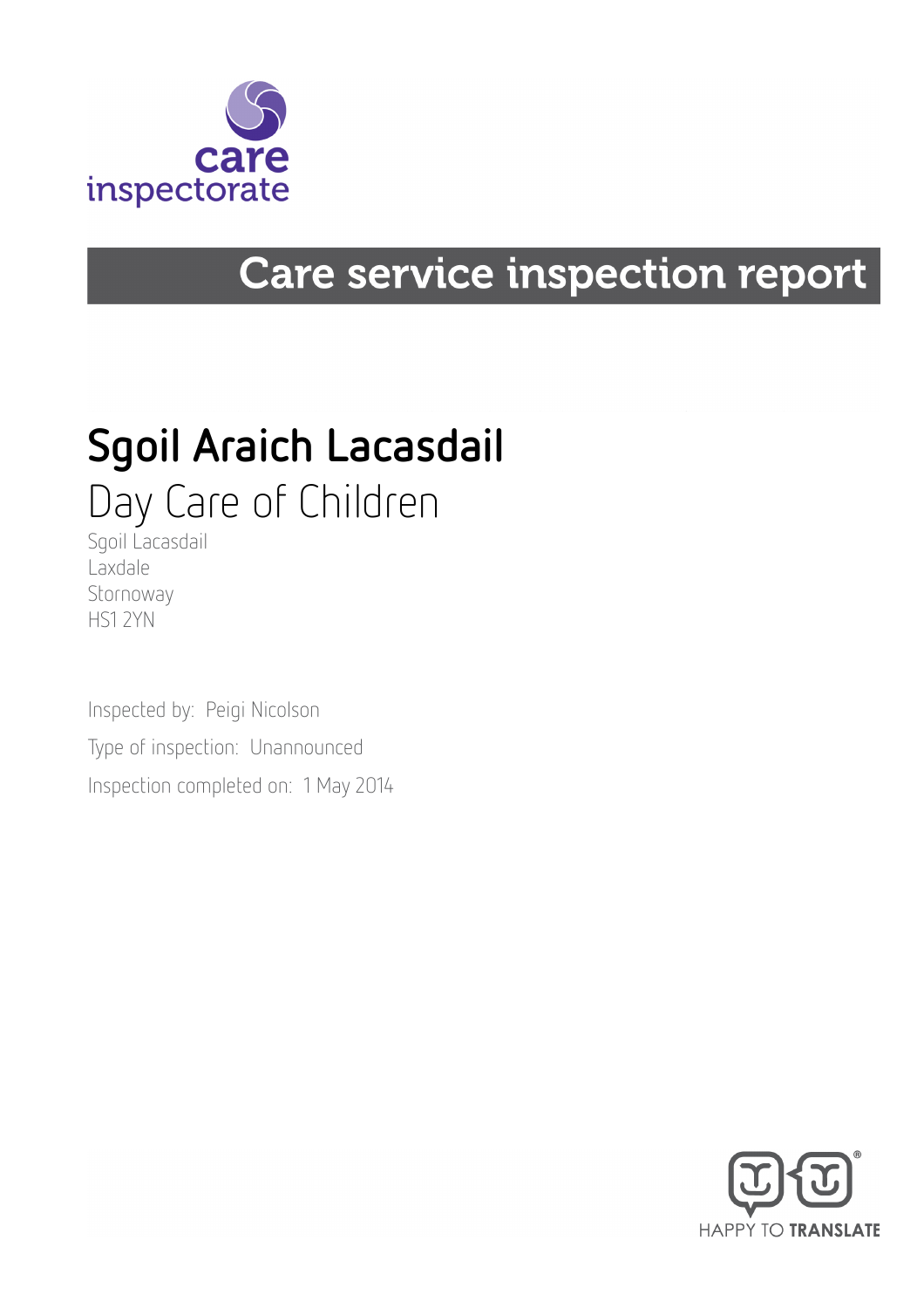# **Contents**

|                                  | Page No      |
|----------------------------------|--------------|
| Summary                          |              |
| 1 About the service we inspected | 5            |
| 2 How we inspected this service  |              |
| 3 The inspection                 |              |
| 4 Other information              |              |
| 5 Summary of grades              | $74^{\circ}$ |
| 6 Inspection and grading history | 24           |

# Service provided by:

Comhairle Nan Eilean Siar

## Service provider number:

SP2003002104

## Care service number:

CS2011303370

# Contact details for the inspector who inspected this service:

Peigi Nicolson Telephone 01851 706157 Email enquiries@careinspectorate.com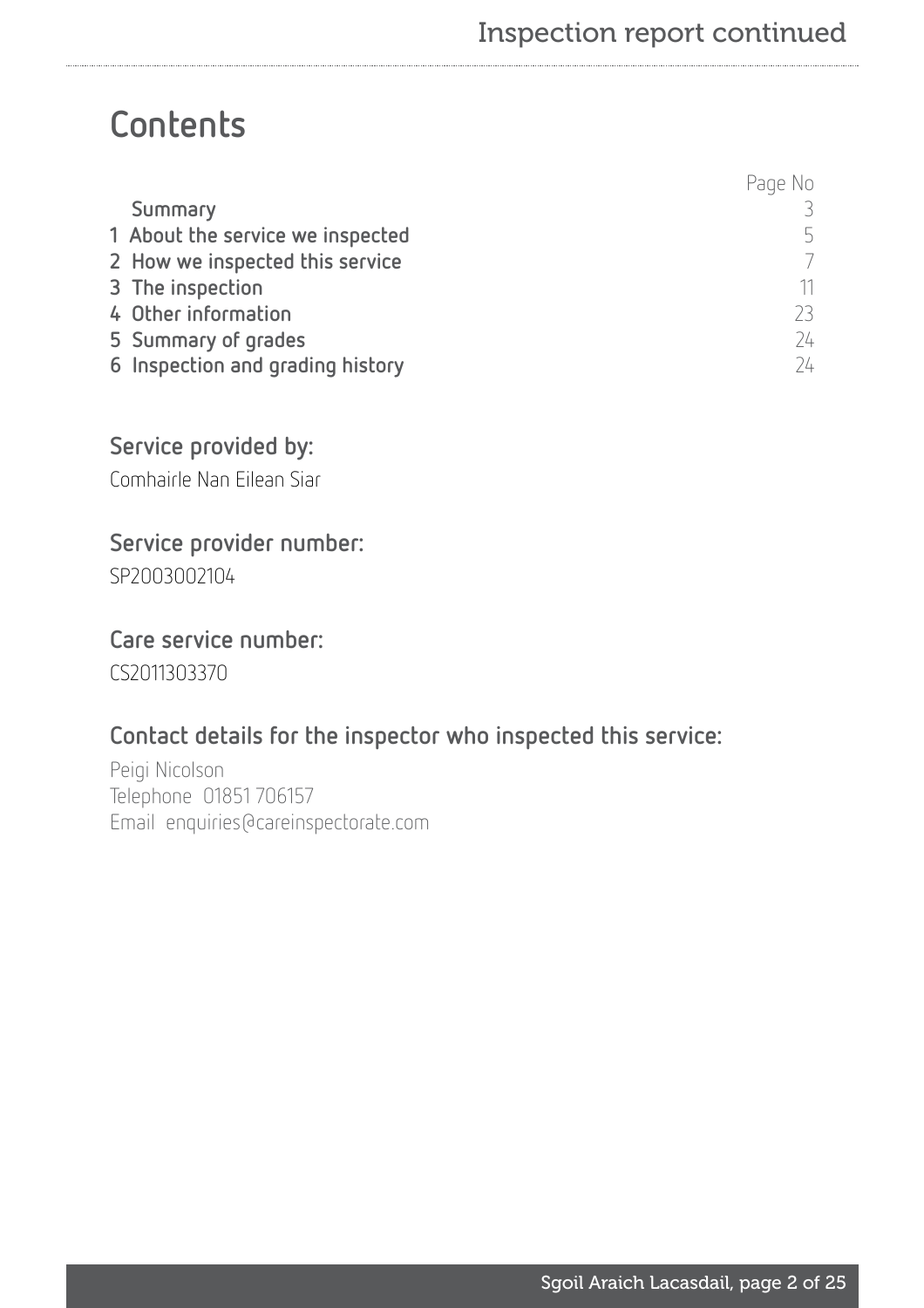# <span id="page-2-0"></span>Summary

This report and grades represent our assessment of the quality of the areas of performance which were examined during this inspection.

Grades for this care service may change after this inspection following other regulatory activity. For example, if we have to take enforcement action to make the service improve, or if we investigate and agree with a complaint someone makes about the service.

# We gave the service these grades

| Quality of Care and Support 3 Adequate          |  |
|-------------------------------------------------|--|
| Quality of Environment 1 Unsatisfactory         |  |
| Quality of Staffing 4 Good                      |  |
| Quality of Management and Leadership 3 Adequate |  |

## What the service does well

Staff in the nursery provide a supportive and caring ethos and wecome the children and their parents with warmth and kindness. The head teacher and the nursery staff work hard to meet the needs of children and the parents and they will now ask for support from the Local Authority's Education Department to ensure the service's progress and development.

## What the service could do better

Nursery staff must ensure that no unauthorised person can come into the school at times when parents are picking up their children. The requirement we made for this improvement in the previous inspection has not been met and must be addressed immediately.

The hand washing facility in the playroom was not suitable to carry out good hand washing procedures to prevent the spread of infection. On examination at inspection we found the water was too hot. We had made a requirement at our previous inspection for improvement to hand washing and hand drying facilities in the toilet area because little children could not reach facilities to enable them to be be independent. The requirement has not been met and must be addressed forthwith.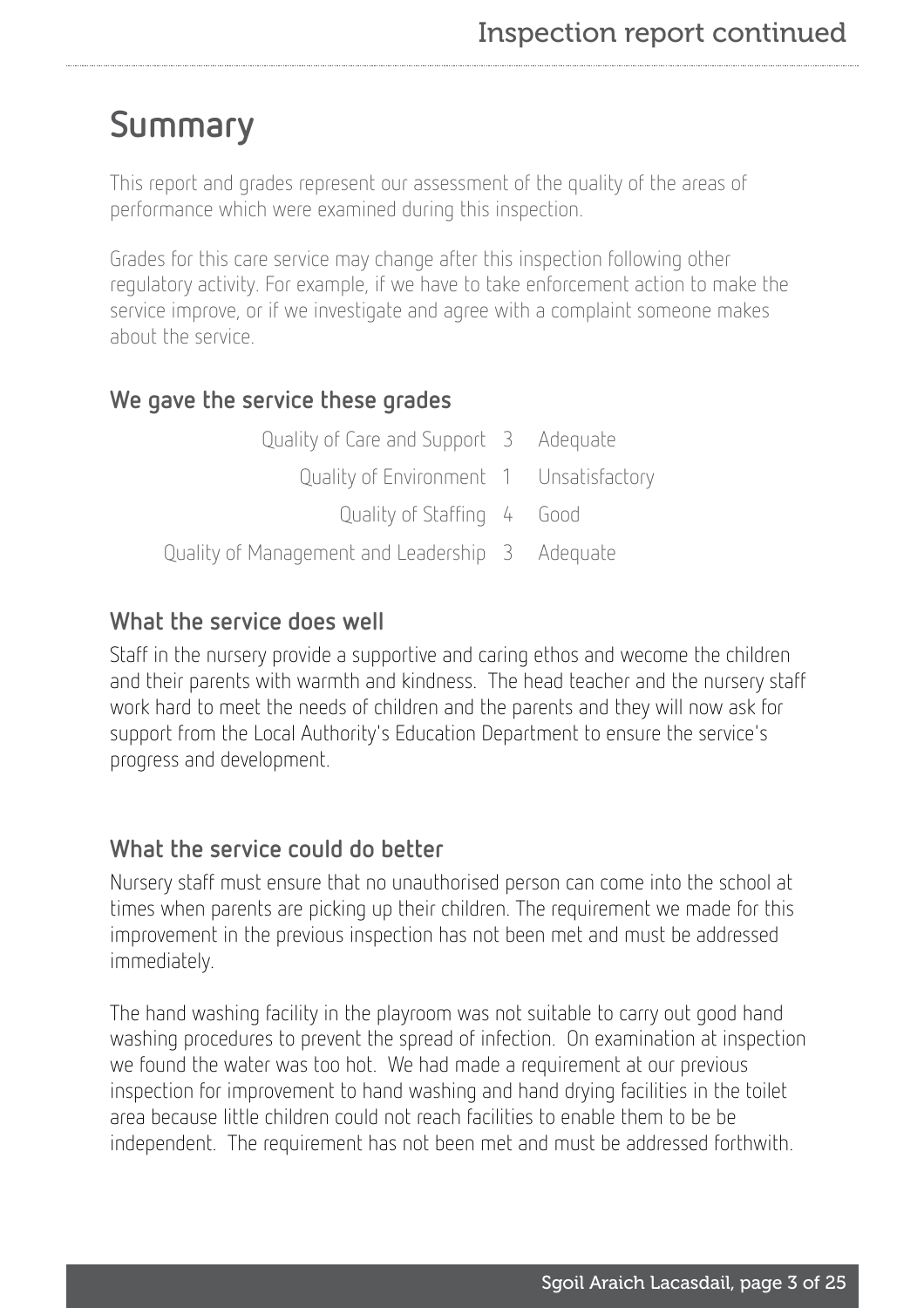# Inspection report continued

The local authority Education Department has identified that the nursery will move to more spacious accommodation in a de-mountable unit adjacent to the school in the term starting in August.

The nursery area adjacent to the premises must be fenced off to enable the children to have a safe and secure area for outdoor play.

Storage must be available for resources presently stored at the nursery's former premises and will be kept on-site for daily use in the outdoor play area.

The staff will develop strategies to encourage the children to listen.

A poly tunnel has been acquired where children can sow and grow plants.

## What the service has done since the last inspection

The service now has a dedicated head and depute head teacher in post since January. They assured they will progress the requirements and recommendations made during this inspection.

Since we started our inspection the head teacher and parents of Sgoil Araich children have met with representatives from the Education department to address some of the issues in Sgoil Araich.

## Conclusion

The nursery had a difficult year with changes of staff, insufficient staff numbers and a very small and cramped playroom. The needs of all the children were not met and we have made a number of requirements to ensure they are 'Getting it Right for Every Child".

## Who did this inspection

Peigi Nicolson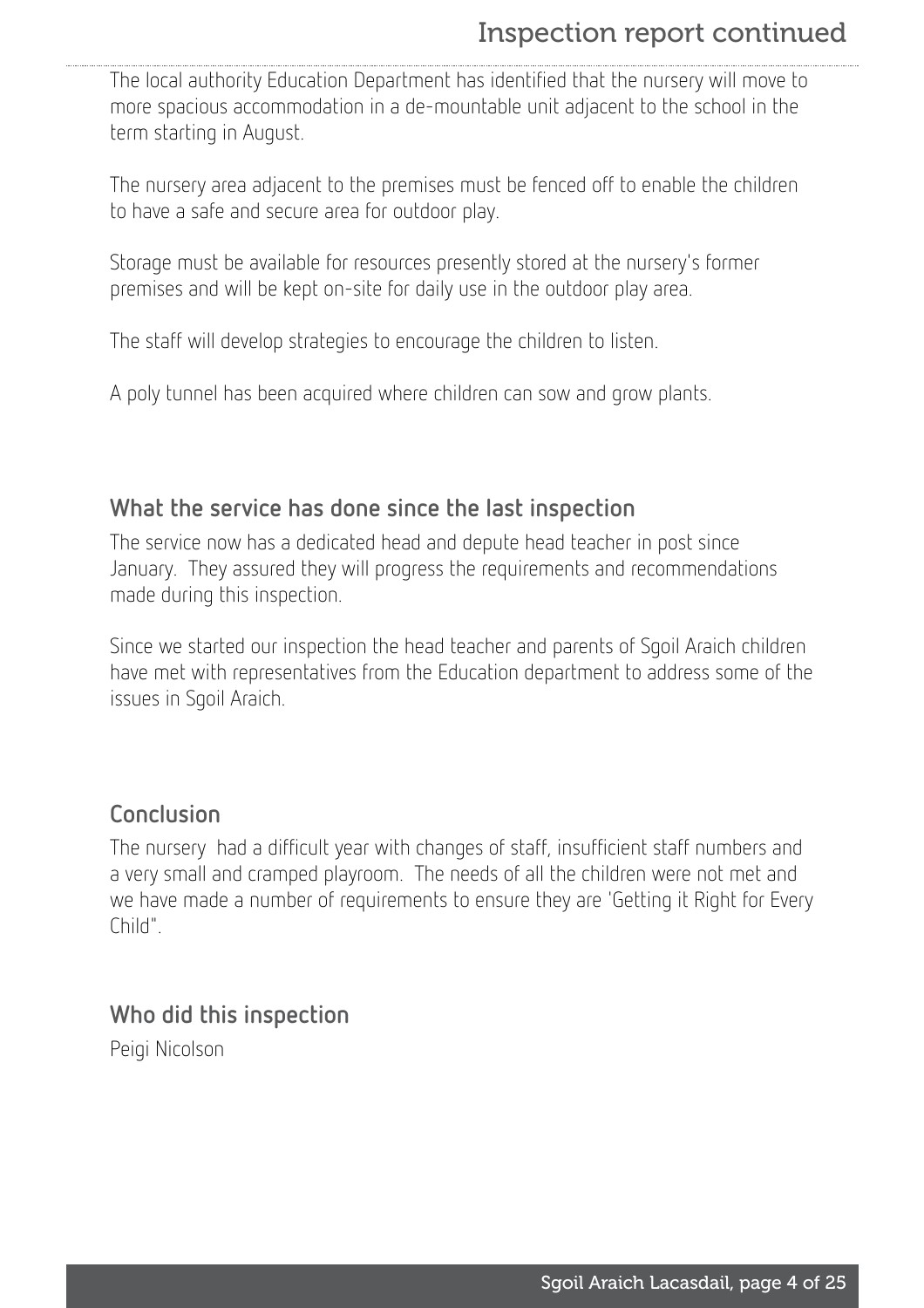# <span id="page-4-0"></span>1 About the service we inspected

The Care Inspectorate regulates care services in Scotland. Information about all care services is available on our website at www.careinspectorate.com

This service was registered with the Care Inspectorate on 6 December 2011 to provide care and education to a maximum of 16 children from the age of two and half years to primary school age.

Requirements and recommendations

If we are concerned about some aspect of a service, or think it could do more to improve, we may make a recommendation or requirement.

- A recommendation is a statement that sets out actions the care service provider should take to improve or develop the quality of the service, but where failure to do so will not directly result in enforcement. Recommendations are based on the National Care Standards, relevant codes of practice and recognised good practice.

- A requirement is a statement which sets out what is required of a care service to comply with the Public Services Reform (Scotland) Act 2010 and Regulations or Orders made under the Act or a condition of registration. Where there are breaches of Regulations, Orders or Conditions, a requirement must be made. Requirements are legally enforceable at the discretion of the Care Inspectorate.

Sgoil Araich Lacasdail Day Care of Children provides pre-school education in partnership with Comhairle nan Eilean Siar. Children are funded for pre-school education by Comhairle nan Eilean Siar's Education Department from the age of 3 years.

The management of the Sgoil Araich is carried out by Sgoil Lacasdail's Acting Head Teacher.

There were 16 children presently registered with the service and 14 children were present during the inspection. The service provided opportunities and programmes for learning through play appropriate to the children's needs and in accordance with the Curriculum Framework 3 - 5 years and the Curriculum for children 3 - 18 years.

The care service is provided from the Cearns Community Centre which is situated on the outskirts of the town of Stornoway on the island of Lewis. The service is provided from these premises 3 days weekly and 2 days in Sgoil Lacasdail. The Cearns Community Centre is located in the centre of the largest housing estate in the Western Isles and is near to some local services. The premises are shared with a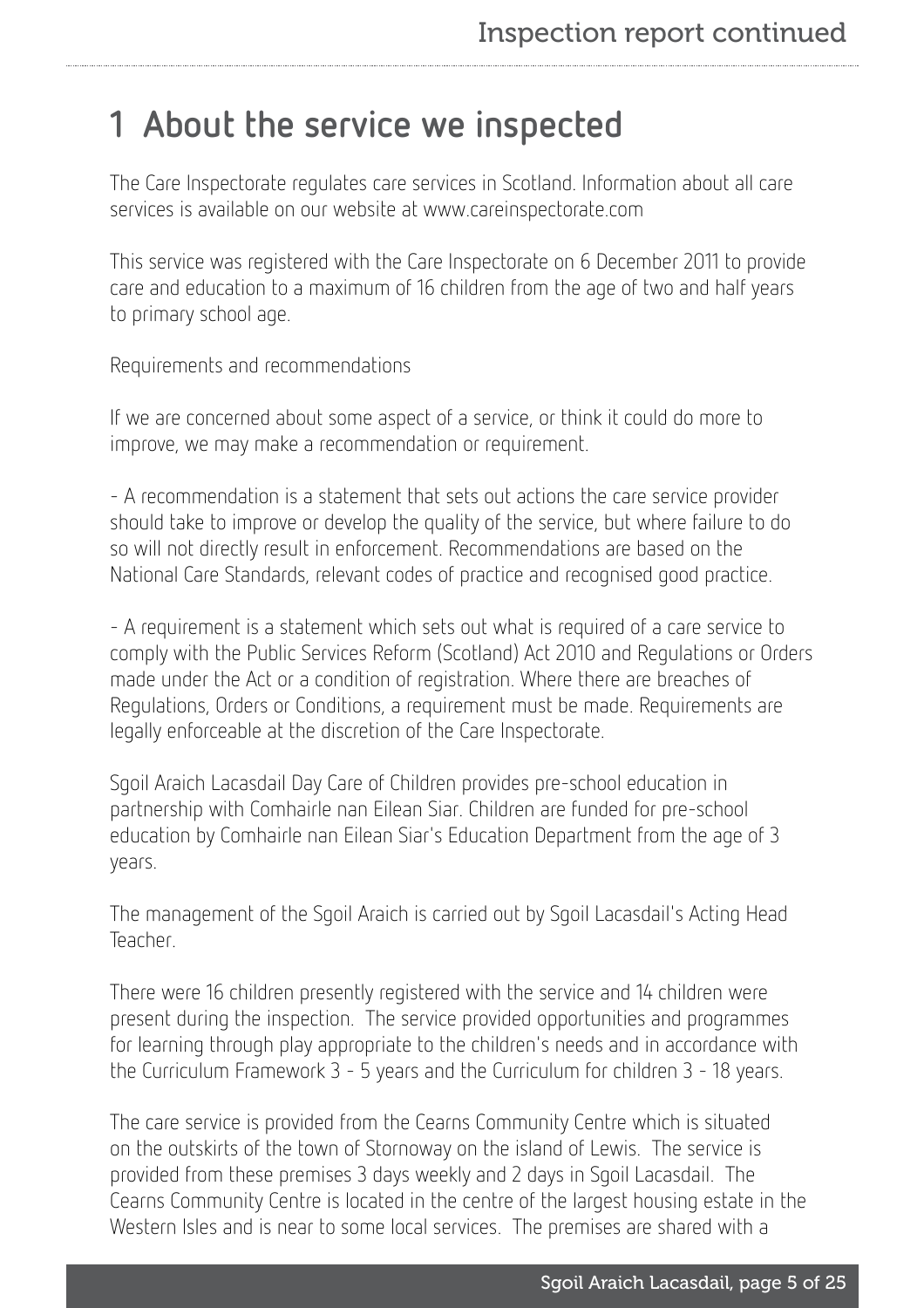# Inspection report continued

number of other voluntary bodies and play equipment and resources have to be brought out and put back in storage daily by the staff.

Some of the stated aims of the service were: "To create a caring climate of mutual respect and confidence, encouraging positive relationships among staff, parents and children and establish an effective partnership with parents where we can join with them in furthering their child's development and learning. To provide high quality childcare and through the medium of Gaelic provide children with a varied balance of high quality experiences according to their individual needs."

Based on the findings of this inspection this service has been awarded the following grades:

```
Quality of Care and Support - Grade 3 - Adequate
Quality of Environment - Grade 1 - Unsatisfactory
Quality of Staffing - Grade 4 - Good
Quality of Management and Leadership - Grade 3 - Adequate
```
This report and grades represent our assessment of the quality of the areas of performance which were examined during this inspection.

Grades for this care service may change following other regulatory activity. You can find the most up-to-date grades for this service by visiting our website www.careinspectorate.com or by calling us on 0845 600 9527 or visiting one of our offices.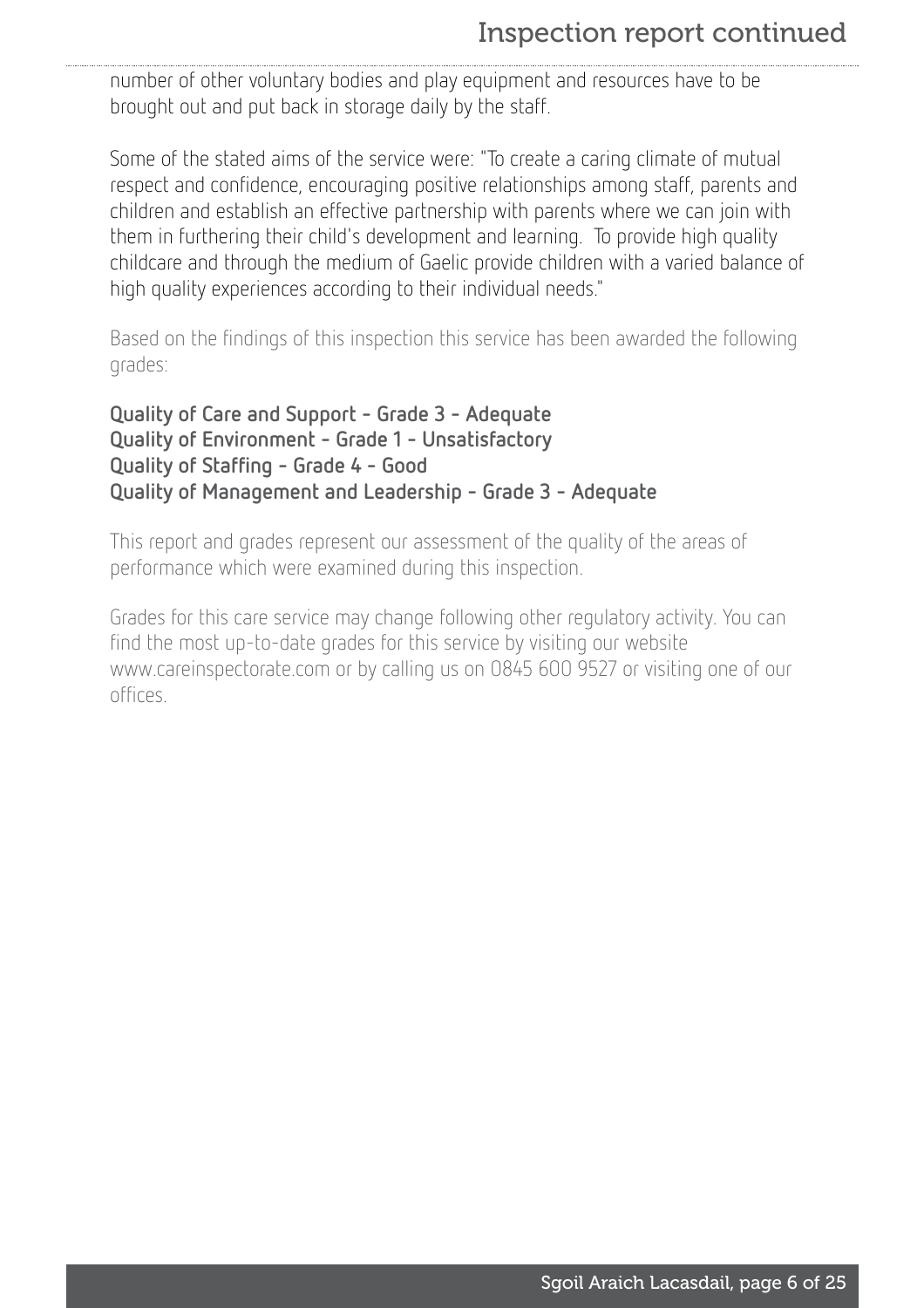# <span id="page-6-0"></span>2 How we inspected this service

# The level of inspection we carried out

In this service we carried out a medium intensity inspection. We carry out these inspections where we have assessed the service may need a more intense inspection.

# What we did during the inspection

We started our inspection on the morning of 18th of April at 9.00pm and finished at 1.30 pm after we observed for some time and we discussed some findings with the head teacher regarding some of the issues we found. We went back to do more observations on the 29th of April at 9.45 am and left at 1.00pm. We told them that we would return to complete the inspection on another day as the head teacher was not available. We made an appointment and went back on the afternoon of the 1st of May at 1.30 and we completed the inspection at 4.00 after providing feedback to the head teacher and playroom staff.

# Grading the service against quality themes and statements

We inspect and grade elements of care that we call 'quality themes'. For example, one of the quality themes we might look at is 'Quality of care and support'. Under each quality theme are 'quality statements' which describe what a service should be doing well for that theme. We grade how the service performs against the quality themes and statements.

Details of what we found are in Section 3: The inspection

# Inspection Focus Areas (IFAs)

In any year we may decide on specific aspects of care to focus on during our inspections. These are extra checks we make on top of all the normal ones we make during inspection. We do this to gather information about the quality of these aspects of care on a national basis. Where we have examined an inspection focus area we will clearly identify it under the relevant quality statement.

# Fire safety issues

We do not regulate fire safety. Local fire and rescue services are responsible for checking services. However, where significant fire safety issues become apparent, we will alert the relevant fire and rescue services so they may consider what action to take. You can find out more about care services' responsibilities for fire safety at www.firelawscotland.org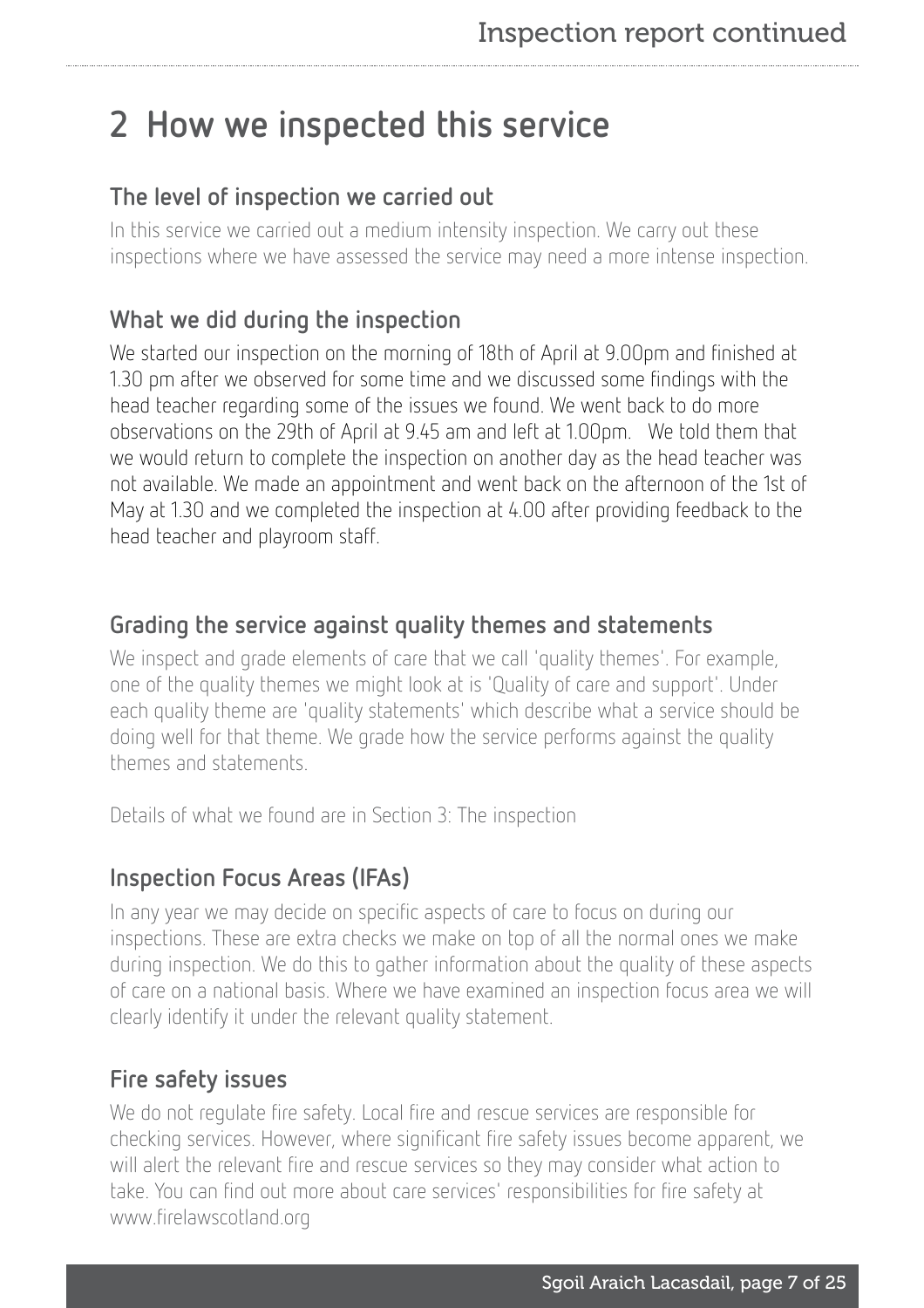What the service has done to meet any requirements we made at our last inspection

#### The requirement

The provider must carry out a risk assessment and take any remedial action necessary to ensurethe safety and security of the children. This is to comply with The Social Care and Social Work Improvement Scotland (Requirements for Care Services) Regulations 2011 (SSI 2011/210). Regulation 10. Fitness of Premises: (1) A provider must not use premises for the provision of a care service unless they are fit to be so used. (2) (a) Premises are not fit to be used for the provision of a service unless they are suitable for achieving the aims and objectives of the care service and to take account ofthe National Care Standards for Early Education and Childcare up to the age of 16, Standard 2- a safe environment.Timescale - within 8 weeks of receipt of this report.

#### What the service did to meet the requirement

This requirement has not been met. When parents use the rear entrance to pick up their children there is no one there to monitor who comes into the school which presented a risk to children. The requirement has been restated under 2.2 The Environment - Requirement 1.

The requirement is: Not Met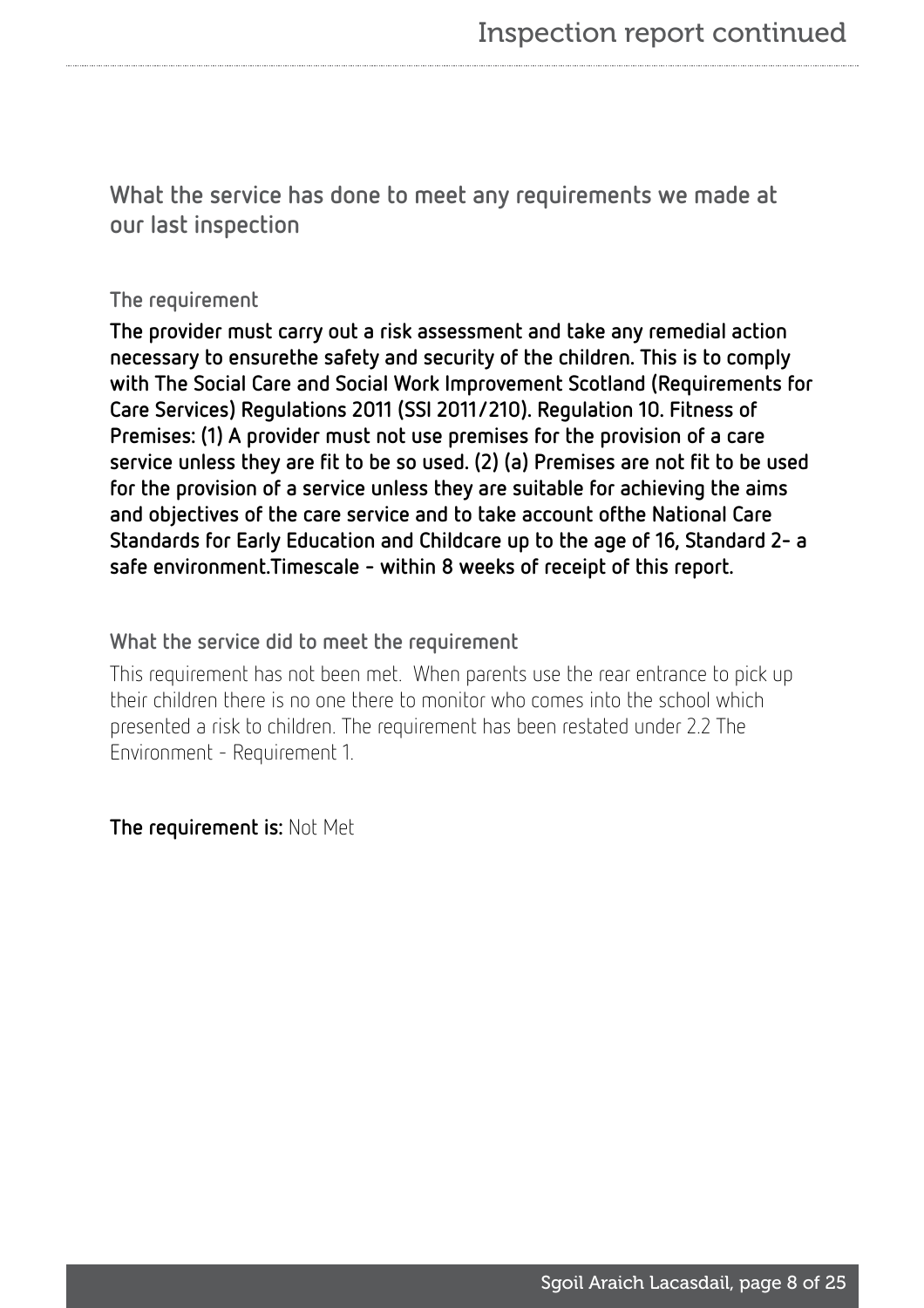#### The requirement

The provider to ensure that there are effective facilities and procedures in place to support good hygiene and to prevent the spread of infection. This is to comply with The Social Care and Social Work Improvement Scotland (Requirements for Care Services) Regulations 2011 (SSI 2011/210). Regulation 10. Fitness of Premises: (1) A provider must not use premises for the provision of a care service unless they are fit to be so used. (2) (a) Premises are not fit to be used for the provision of a service unless they are suitable for achieving the aims and objectives of the care service and takes account of National Care Standards - Early Education and Childcare up to the Age of 16 Standard 2 - A safe environment (4)

#### What the service did to meet the requirement

This requirement is not met and children are still at risk of cross infection and the requirement is restated under 2.2 The Environment - Requirement 2.

## The requirement is: Not Met

## The annual return

Every year all care services must complete an 'annual return' form to make sure the information we hold is up to date. We also use annual returns to decide how we will inspect the service.

#### Annual Return Received: Yes - Electronic

## Comments on Self Assessment

Every year all care services must complete a 'self assessment' form telling us how their service is performing. We check to make sure this assessment is accurate.

The Care Inspectorate received a fully completed self assessment document from the provider. We were satisfied with the way the provider completed this and with the relevant information included in each heading that we grade the services under. The provider identified what they thought the service did well, some areas for development and any changes it had planned. The provider told us how the people who used the care service had taken part in the self assessment process.

## Taking the views of people using the care service into account

We spoke with all the children during the two days of inspection and we found them friendly and they were making progress in learning and speaking the Gaelic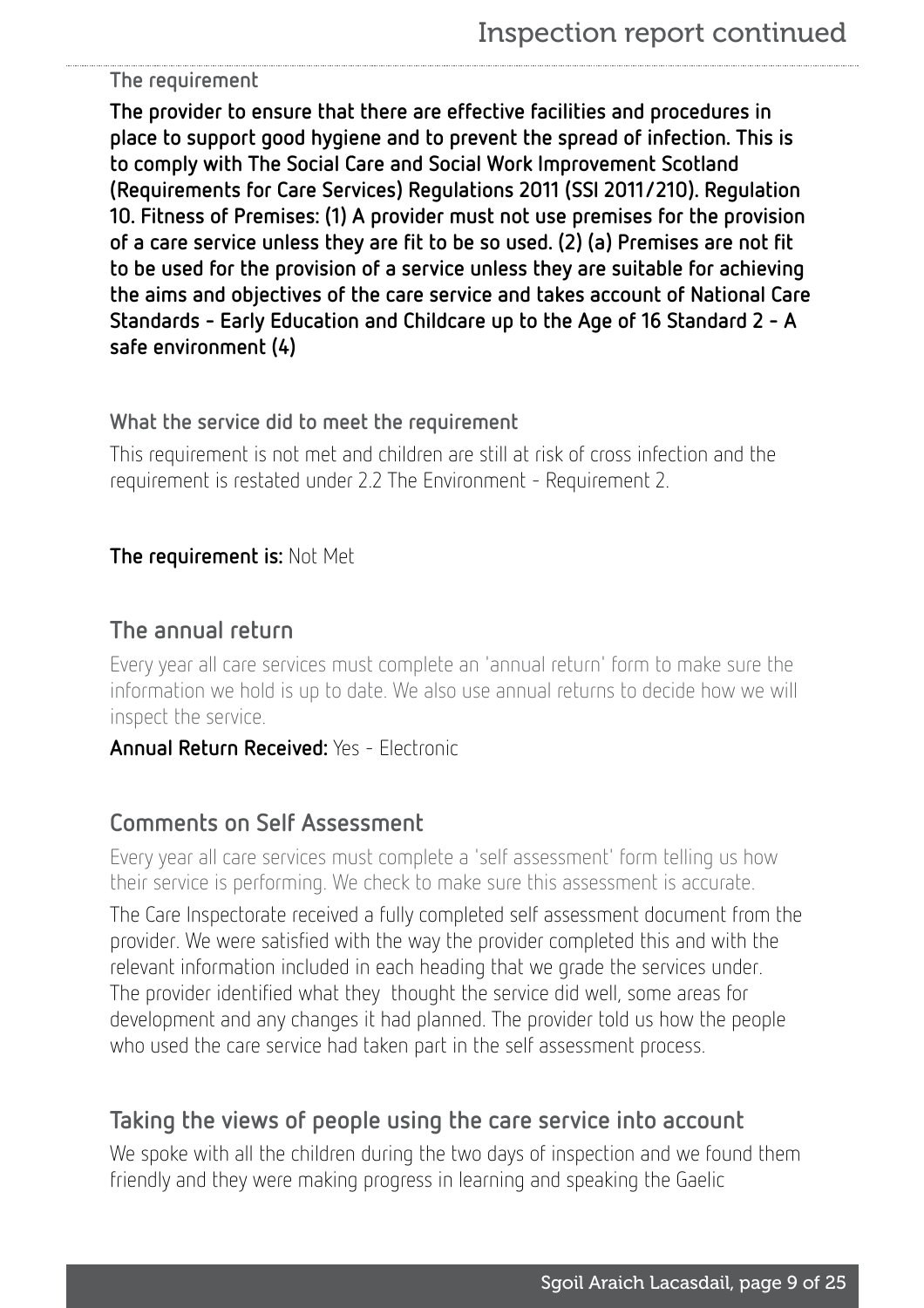language. They had very good relationships with the staff and were developing friendships with one another.

# Taking carers' views into account

We did not speak with any carers during the inspection as there was not an area where we could speak privately; however, we telephoned all the parents who had completed the questionnaires and returned them to us. We have reflected their feedback in the report.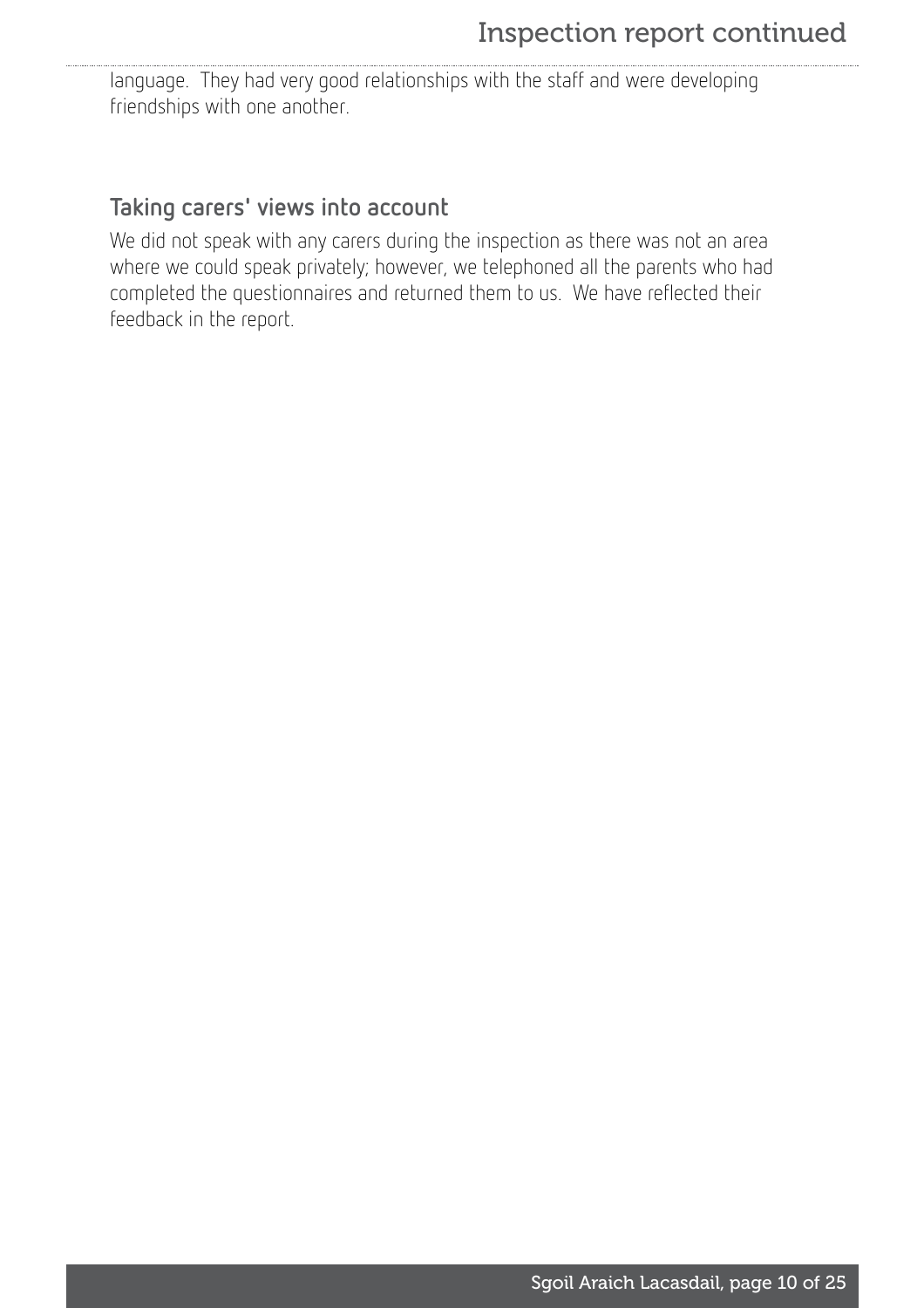# <span id="page-10-0"></span>3 The inspection

We looked at how the service performs against the following quality themes and statements. Here are the details of what we found.

# Quality Theme 1: Quality of Care and Support

Grade awarded for this theme: 3 - Adequate

## Statement 1

We ensure that service users and carers participate in assessing and improving the quality of the care and support provided by the service.

### Service strengths

Participation with parents was adequate.

At inspection we found that the service had provided adequate opportunities for parents to contribute to the progress and development of the service.

Parents reported they wished for more opportunies to find out about the development and progress of their children. The head teacher and staff assured us that the Sgoil Araich parents were regularly invited to visit the nursery and view their children's work and they will continue to provide opportunities for them to do this.

We found this from talking with parents on the telephone, talking to the staff, the manager and the children.

We noted from returned CSQs that not all parents got a copy of the handbook; however, staff assured us that all parents get a pack when registering their child which also tells them that they can access a copy of the handbook on the school's website. We evidenced that this was available on the website.

A parental questionnaire had highlighted:

• 'Since moving to the school in 2013 Sgoil Araich has been included in regular joint learning, whole school productions plus a trip to pantomime.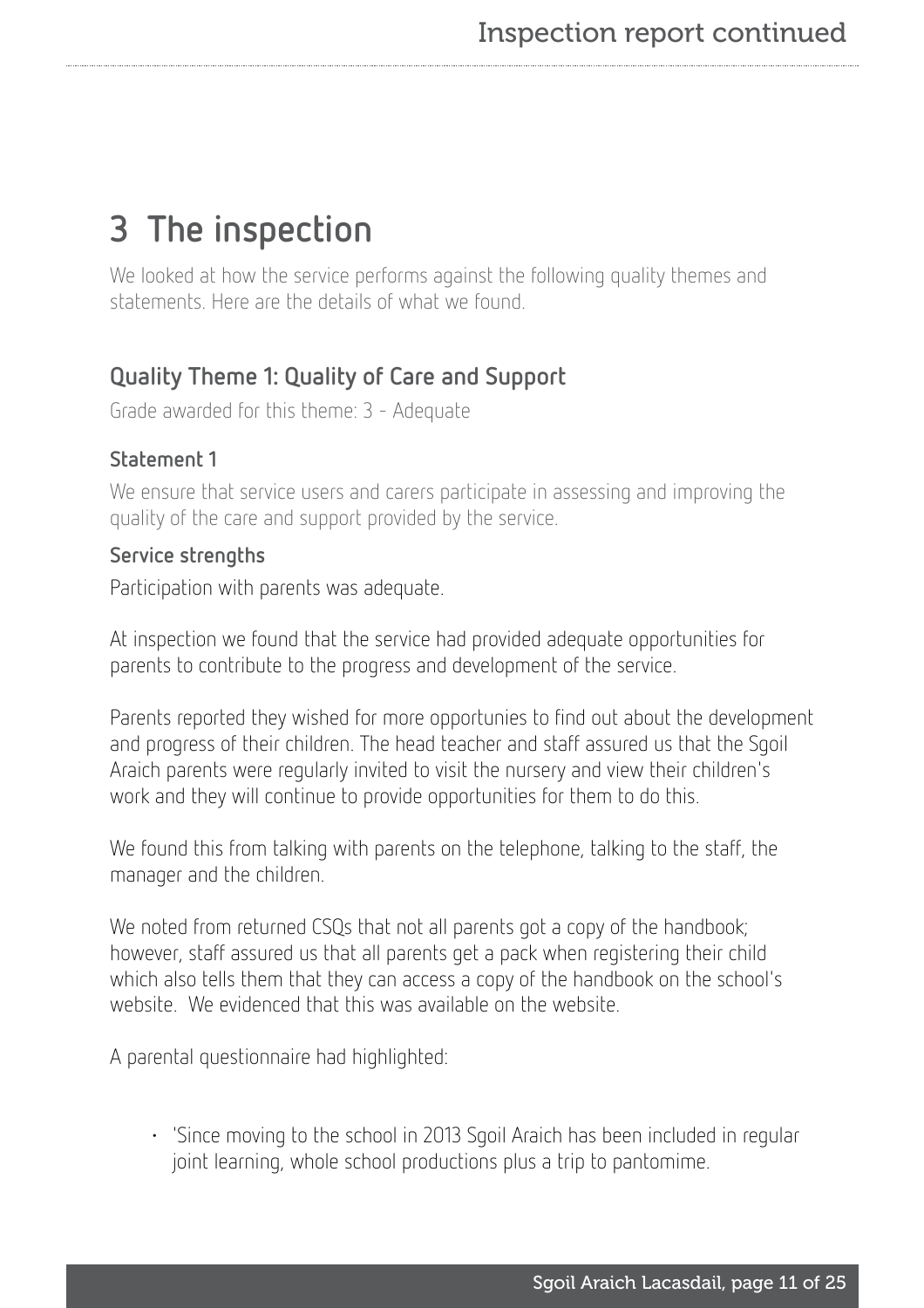#### Areas for improvement

Although children were consulted about what they wished to do they were not always asked what they had learned or what they had enjoyed about the activities. From speaking with parents and from returned CSQs we found that they want the staff to make better use of the outdoor area and for children to have opportunities to be out of doors every day. A returned parental questionnaire reflected:

• 'Have had some complaints of rough and tumble but not sure what action is taken, for example, I was punched today and when I asked what was done "nothing" is the answer. I don't feel my child is being challenged and stimulated enough in the environment - I feel this is probable lack of space both indoors and out and not the fault of staff.'

We observed that on the two days that we inspected staff had a good range of activities for the children to complete; however, they did spend a lot of time on behaviour mangement. Since the inspection we were informed that Sgoil Araich parents have had meetings with Education Department staff to assist them with the issues they had with the environment and with unwanted behaviours. They have been promised help.

Parents identified that the children had very few opportiunities to be out and about in the community and some parents stated they would have been happy to accompany staff with the children if they wanted extra help. (See recommendation 1).

The head teacher told us that they would develop questionnaires which reflected the National Care Standards and the Curriculum for Excellence to ensure the parents were provided with opportunites to participate in the care and education of their children.

The head teacher told us at feedback that they had now employed someone to develop a web-site for Sgoil Araich Lacasdail.

We suggested that it would be beneficial for parents without Gaelic language to have main words being used on a daily basis and songs and rhymes phonetically translated as a further 'Home LInk.'

We found that children attending speech and language therapy did not yet have a programme where the therapist, staff and parents would work together for development and progress. (See recommendation 2).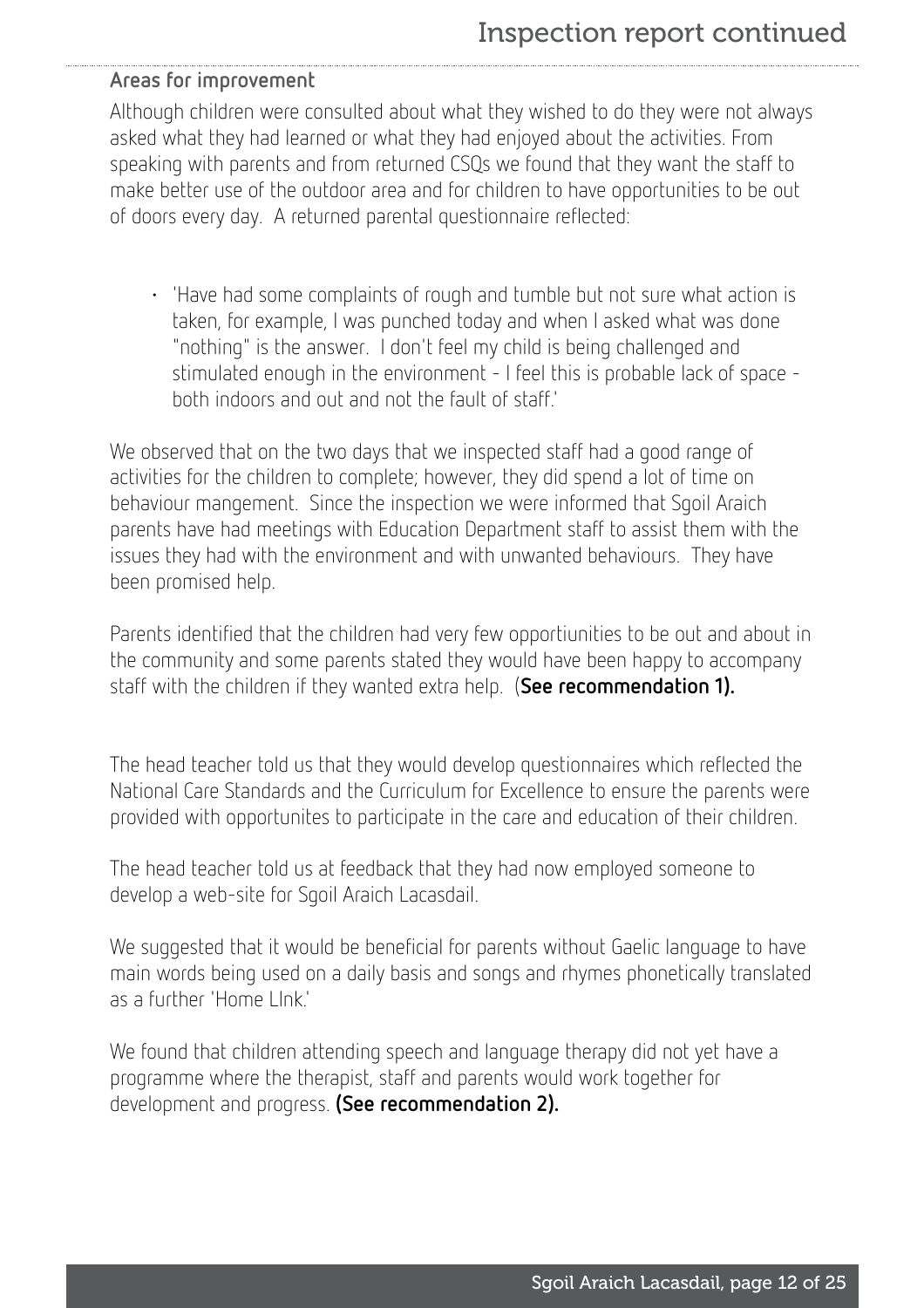#### Grade awarded for this statement: 3 - Adequate

#### Number of requirements: 0

## Number of recommendations: 2

### Recommendations

1. Children should be provided with more opportunities to be out of doors and parents should ensure children are provided with suitable waterproof and warm, outdoor clothing as in the parental handbook.

## National Care Standards for Early Education and Childcare Standards 11(4) Access to Resources. Standard 9 - Involving the Community.

2. The manager should ensure that staff and all agencies involved with individual children work together and communicate to share and develop plans and programmes with parents to enable them to participate fully in the progress of their children.

## National Care Standards for Early Education and Childcare Standard 6(3) Support and Development.

## Statement 3

We ensure that service users' health and wellbeing needs are met.

### Service strengths

We discussed the health and welfare needs of the children and what the procedure for staff was if they had concerns about a child. They advised that they followed 'Getting it Right for Every Child' guidelines. Systems were available to keep the children safe and secure. A child protection policy was in place and staff demonstrated their awareness of what the procedure was if they had concerns. Staff had attended child protection training and were updated regularly to keep them abreast of any new guidelines. Staff understood their roles and responsibilities to keep children safe and they were aware of the Named Person who would be approached if they had concerns..

The parent handbook states that all children were encouraged to demonstrate safe and caring behaviour through the use of play room rules and the appropriate use of praise by staff. Staff encouraged children to be kind to each other and we observed that staff had some good behaviour management strategies. Children were praised for acceptable behaviour and encouraged to complete tasks they started off, and to tidy up.

A range of documents were readily available to staff for reference and they had access to national and local guidelines to assist them in planning for the curriculum.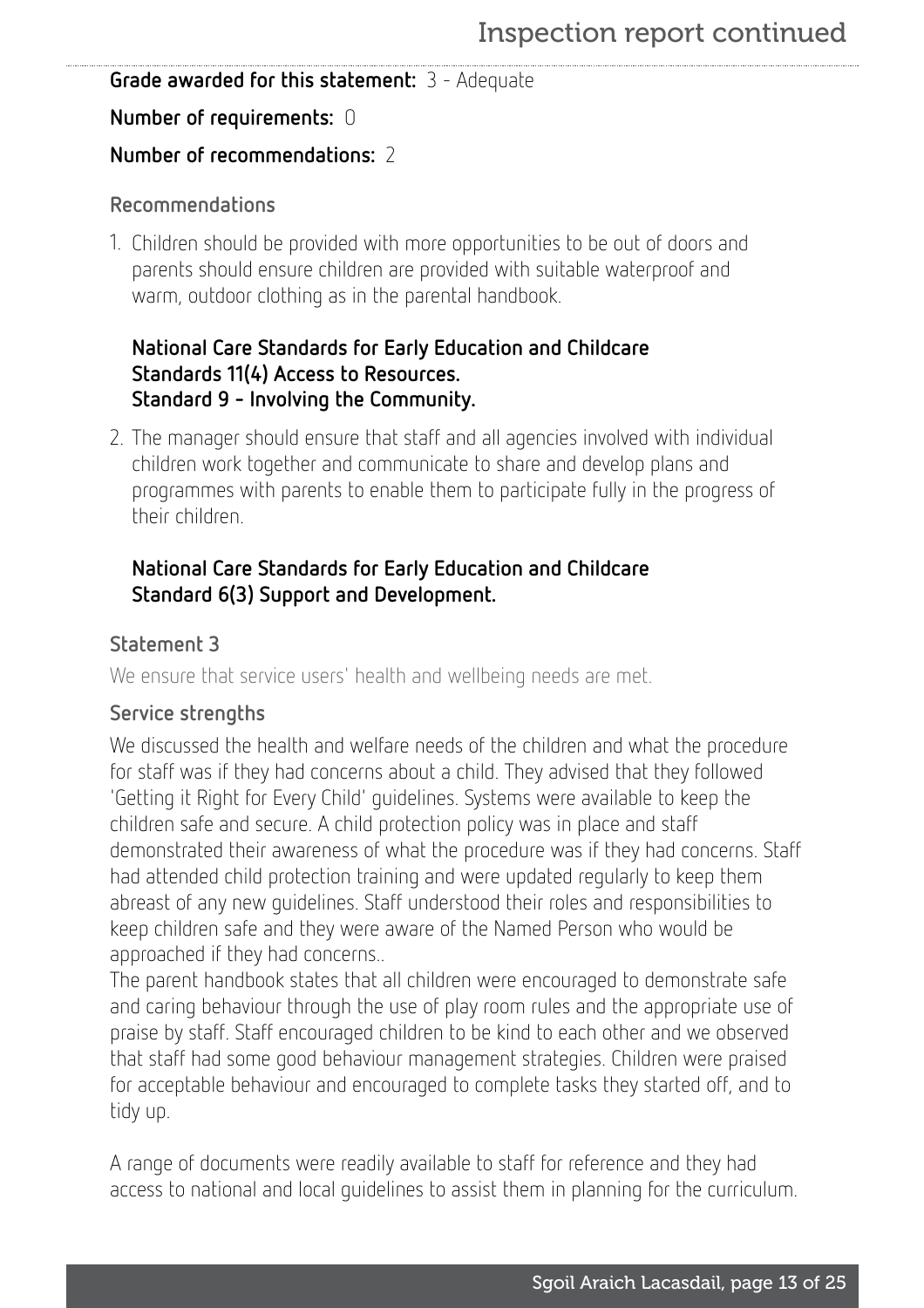Staff kept appropriate records as required by the Public Services Reform Act (Scotland) Act 2010 and all children's records were kept securely and they were aware of children's rights.

Staff recorded accidents and incidents and shared this with parents. All the children brushed their teeth after having a healthy snack, which included fresh fruit. Snack was in accordance with guidelines from the Scottish Government guidance 'Nutritional Guidance for Early Years' and children were offered a choice of milk or water.

We sat with the children at snack time and some told us of what they liked doing and foods they liked to eat at snack time.

During our inspection Sgoil Araich children and children in the primary 1 Gaelic Medium had joint learning experiences, for example, they were put into groups and had a session in the gym, another group was with the teacher who read them a story, a group did craft work and each group rotated to enable all the children to experience each activity.

We observed during the music session that we attended with the children that they focused and participated very well and we suggested to staff that they use more music, songs and rhymes. This will lead to an increase in their Gaelic communication skills as repetition of words will make it easier to extend vocabulary. Staff told us that it was much easier for the children to participate in those activities now they were in the school which also made for a more seamless transition into school.

#### Areas for improvement

Staff had identified that some children had additional support needs and we found that there was insufficient staff to address the needs of all the children taking into account 'Getting it Right for Every Child' guidelines of the Scottish Government. We found that some children required one to one assistance and not having sufficient staff was detrimental to the learning and progress of all the children in the service. (See requirement 1).

Staff should continue to work for further development in the children's listening skills, especially when out of doors, they tended to run ahead and not listen to the instructions of staff. We discussed at feedback that staff would develop listening stragegies and discuss with the children why it was important for them to listen to instructions and the dangers of ignoring instructions. Some children had not yet learned to stop and listen.

In their self assessment document the service had identified the following areas for development and the service was looking to have completed the identified developments in August for the beginning of the new school term.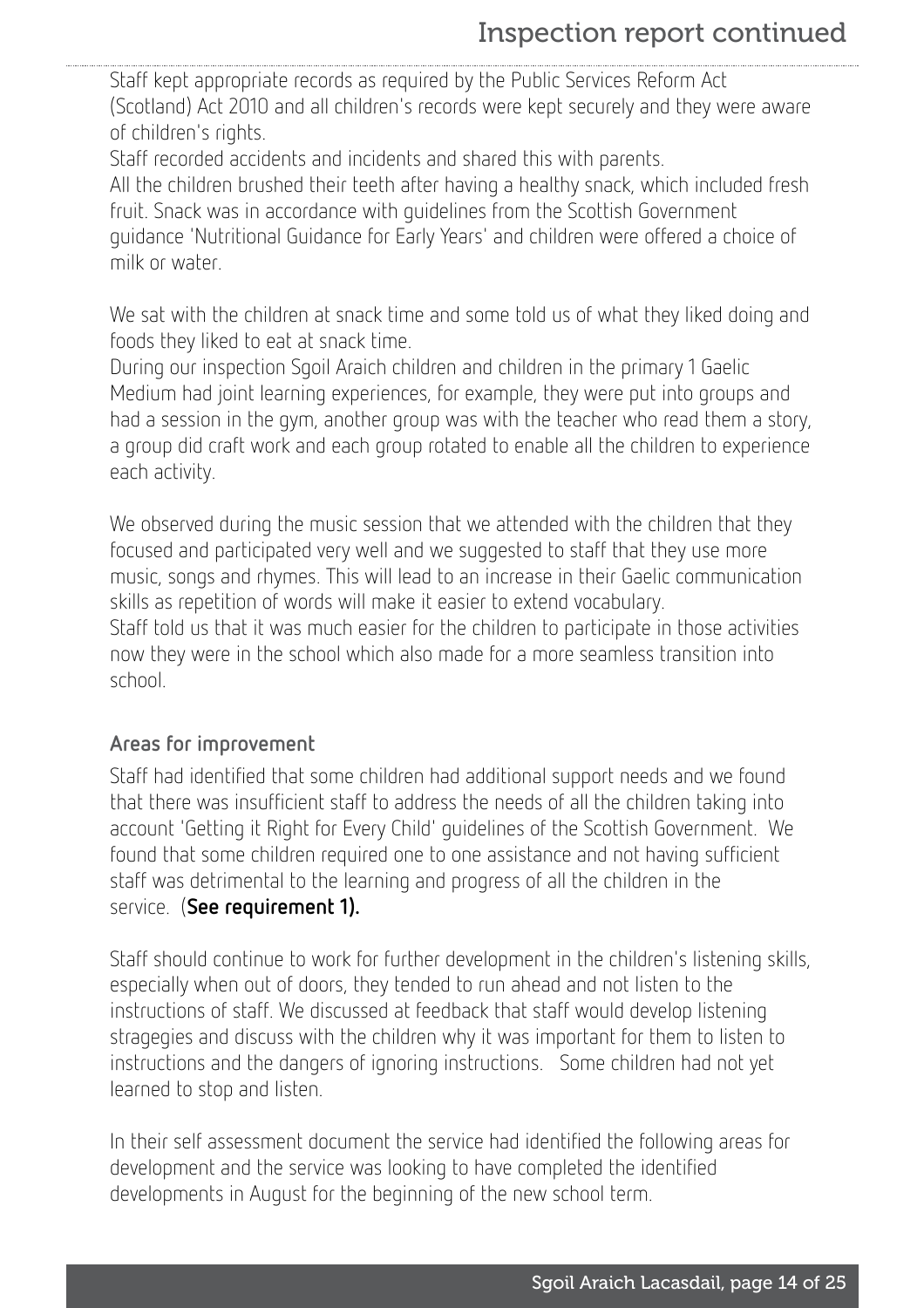- Access facilities and equipment for nappy changing if necessary.
- Shed for outdoor toys to be put in place.
- Outdoor enclosed area to be set aside and fenced.
- Give children opportunity to develop road safety skills by more regular outings on foot.

#### Grade awarded for this statement: 3 - Adequate

#### Number of requirements: 1

#### Number of recommendations: 0

#### Requirements

1. On the publication of this report the provider must ensure that there are sufficient staff on duty to meet the individual needs of children at all times.. This is to comply with:

The Social Care and Social Work Improvement Scotland (Requirements for Care Services) Regulations 2011 (SSI 2011/210). Regulation 15. Staffing and taking account of the National Care Standards for Early Education and Childcare up to age of 16 years. Support and Development. Standard 6.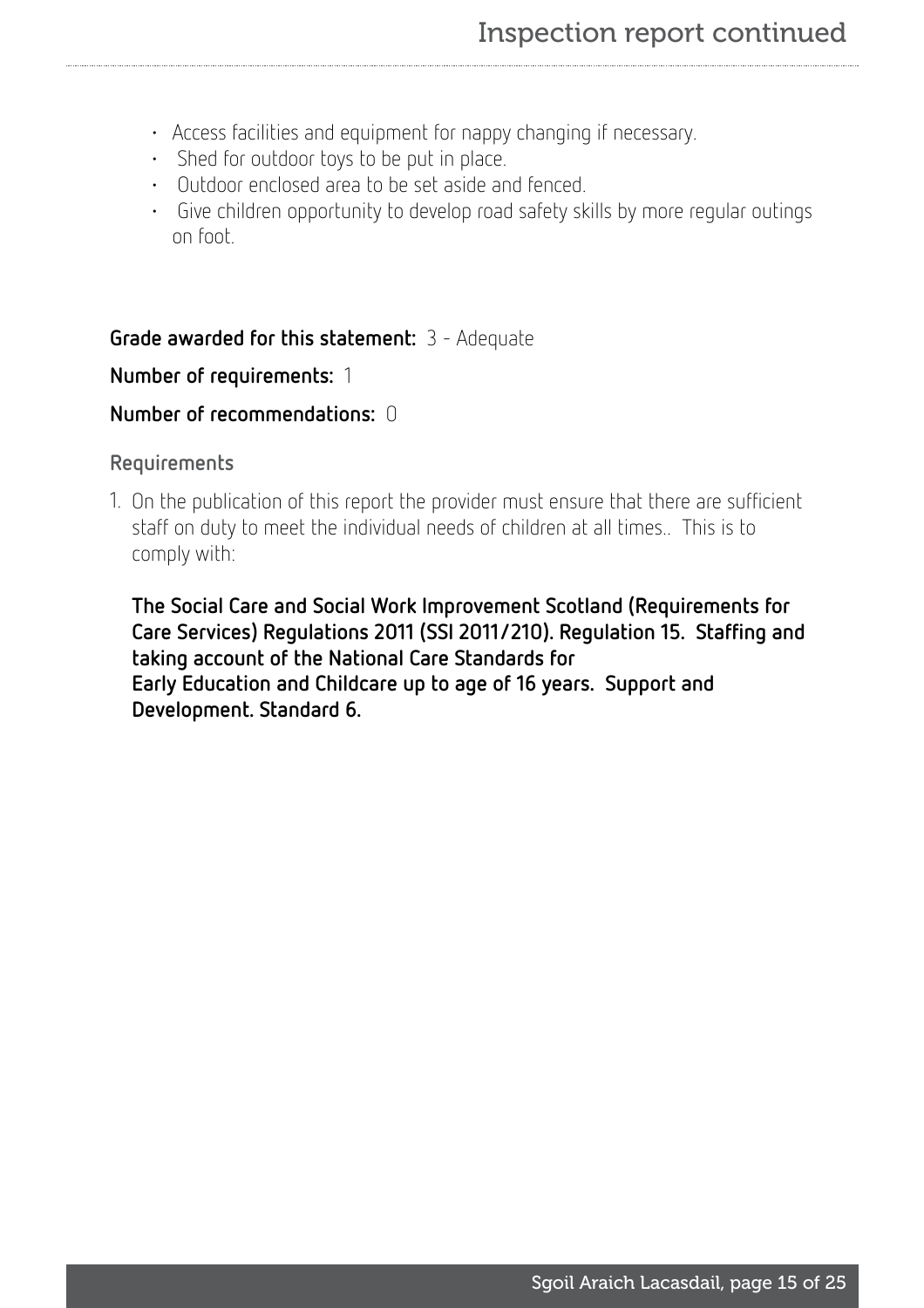# Quality Theme 2: Quality of Environment

Grade awarded for this theme: 1 - Unsatisfactory

### Statement 2

We make sure that the environment is safe and service users are protected.

#### Service strengths

There were appropriate cleaning procedures in place. There is a list of daily, weekly and termly checks displayed in the kitchen, which includes the cleaning of toys and equipment.

The nursery now shared the premises with the school and had access to the gym and the school library each week.

The two days we inspected the service children had an opportunity to play in the outdoor play area where they could run around freely and they told that they had enjoyed the experience, "especially the races".

### Areas for improvement

Parents highlighted in the Care Standards Questionnaires returned to us:

- 'Room Space is very limited. Not outdoors very often as facilities do not allow it'.
- 'They have occupied two rooms since moving into the school and don't have a permanent dedicated room. There is no dedicated play area or storage facilities for outdoor toys. All special events are celebrated with foods, activities, crafts. Occasionally included in the school newsletter. There have been occasions where relief staff did not speak Gaelic. Extended hours at operation would be welcome to working parents to start at 8.45am.'
- 'The premises and lack of outdoor access have impacted on what I previously thought to be an excellent childcare facility. I am very disappointed now although the staff are excellent. I feel my child needs more room and outdoor access to meet needs.'
- 'When the council took over the Sgoil Araich a lot of money was available but no evidence of it being spent for Sgoil Araich.'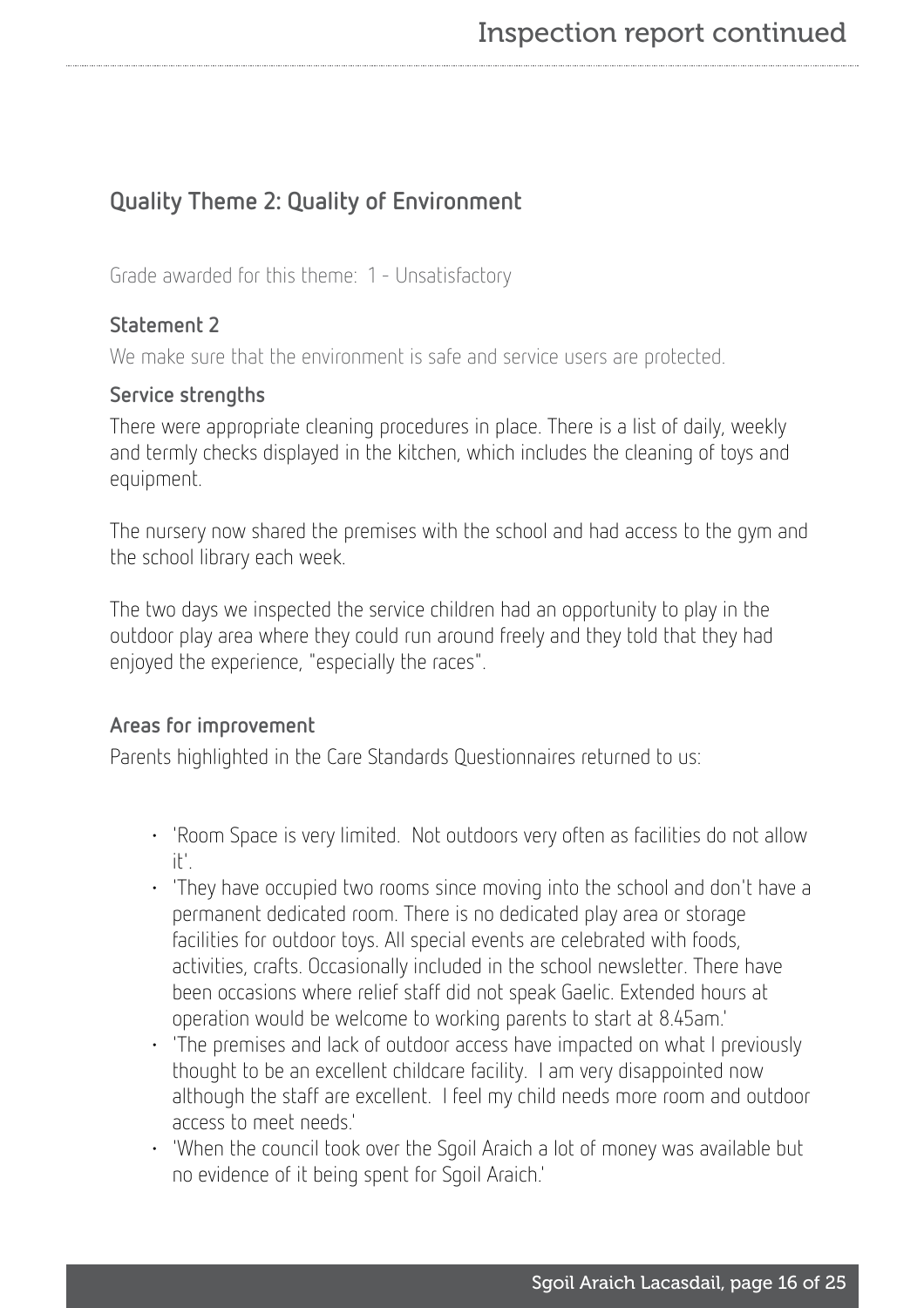# Inspection report continued

The entrance to the nursery was not secure in a way that unidentified people could come into the school when the door was open at midday as the entrance was not monitored. This was a requirement from the previous inspection and had not been met. We were told that it had not been met due to older children requiring access to the outdoor area at play times. (See requirement 1).

Handwashing and toileting facilities were not suitable for smaller and younger children attending nursery and could not go unaccompanied. The toilet area was some distance away from the playroom and handwashing and drying facilities were not of a suitable height for them to use. We also tested the temperature of the water in the playroom and found it was too hot on that day for children to wash their hands. (See requirement 2).

The playroom provided for nursery use in the school was not suitable. We found that it met the standard for space, however the measurement had been prior to resources being put in place and we found there was not enough room for them to move around freely. The space standards had been met prior to resources and equipment being in place. There was no safe area for children to play or access outdoor activities. The area out side was not fenced off or secure and as a result some of the children ran away and did not listen when staff called them back, resulting in staff having to run after them. This was not a positive experience for the children as staff had to continually run after them to ensure their safety. (See requirement 3).

Grade awarded for this statement: 1 - Unsatisfactory

Number of requirements: 3

#### Number of recommendations: 0

#### Requirements

1. On the publication of this report the provider must ensure that unauthorised persons cannot enter the premises.

This is to comply with The Social Care and Social Work Improvement Scotland (Requirements for Care Services) Regulations 2011 (SSI 2011/210). Regulation 10. Fitness of Premises: (1) A provider must not use premises for the provision of a care service unless they are fit to be so used. (2) (a) Premises are not fit to be used for the provision of a service unless they are suitable for achieving the aims and objectives of the care service and to take account of the National Care Standards for Early Education and Childcare up to the age of 16, Standard 2- a safe environment and in line with Getting it Right for Every Child (GIRFEC) guidelines.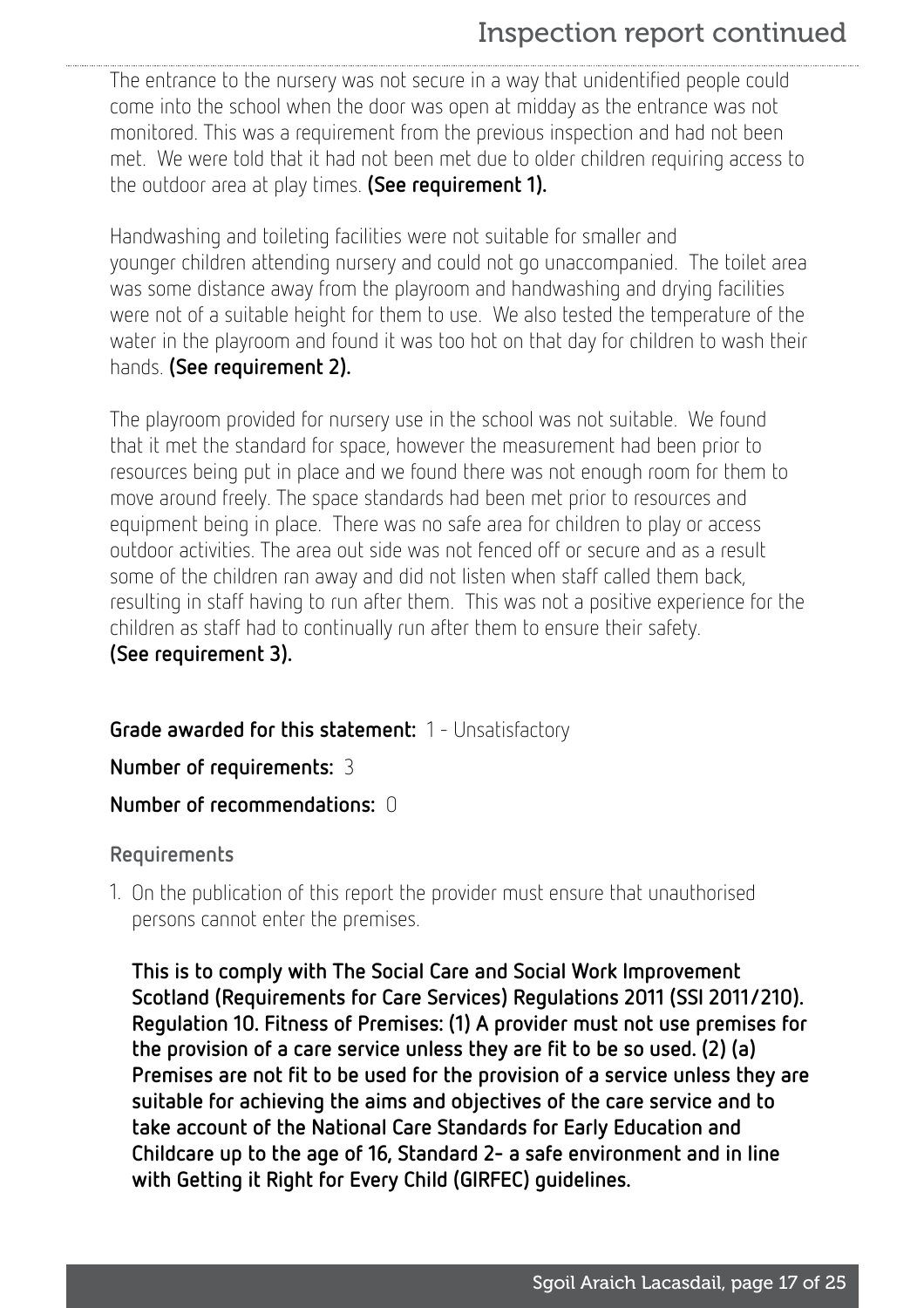2. On publication of this report the provider must ensure that there are effective facilities and procedures in place to support good hygiene.

This is to comply with The Social Care and Social Work Improvement Scotland (Requirements for Care Services) Regulations 2011 (SSI 2011/210). Regulation 10. Fitness of Premises: (1) A provider must not use premises for the provision of a care service unless they are fit to be so used. (2) (a) Premises are not fit to be used for the provision of a service unless they are suitable for achieving the aims and objectives of the care service and Regulation 4 (d) Welfare of Users - where necessary, have appropriate procedures for the prevention and control of infection and taking account of National Care Standards - Early Education and Childcare up to the Age of 16 Standard 2 - A safe environment (4)

3. Within 3 months of the publication of this report the provider must ensure that the outdoor play area is safe and secure.

This is to comply with The Social Care and Social Work Improvement Scotland (Requirements for Care Services) Regulations 2011 (SSI 2011/210). Regulation 10. Fitness of Premises: (1) A provider must not use premises for the provision of a care service unless they are fit to be so used. (2) (a) Premises are not fit to be used for the provision of a service unless they are suitable for achieving the aims and objectives of the care service and to take account ofthe National Care Standards for Early Education and Childcare up to the age of 16, Annex A - 4. Space standards in non domestic premises guidelines.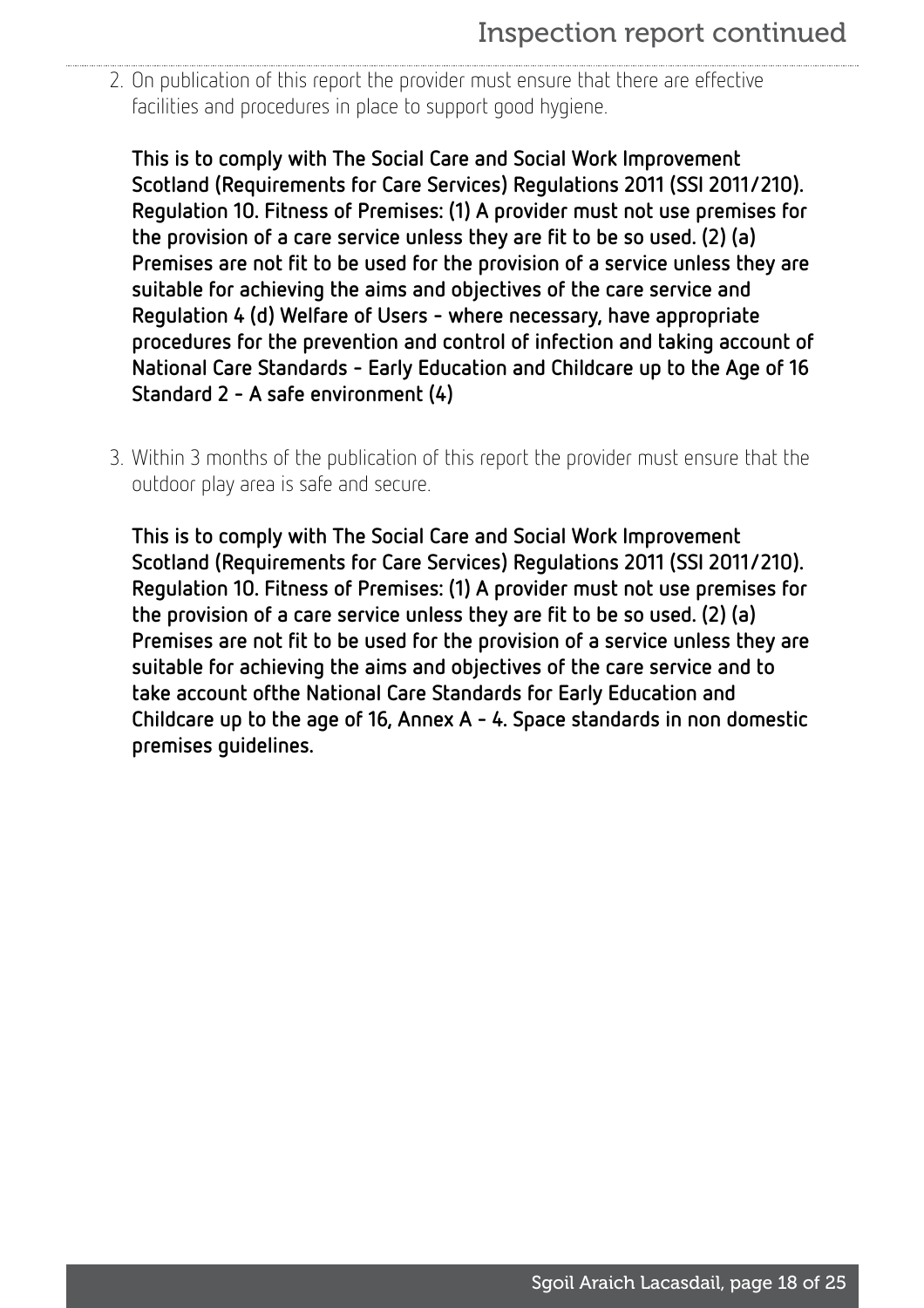# Quality Theme 3: Quality of Staffing

Grade awarded for this theme: 4 - Good

### Statement 3

We have a professional, trained and motivated workforce which operates to National Care Standards, legislation and best practice.

#### Service strengths

We found that staff were very knowledgeable and experienced and their training had helped them to identify the needs of the children.

At this inspection we found the service to have a good performance in relation to this Quality Statement. We came to this conclusion after we sampled records, talked with the head teacher, parents, children and observed their practice. We also took account of information from our telephone calls to parents and responses to our care standards questionnaires.

We saw that staff were professional and friendly in their interactions with parents and responded to children in a kind and caring manner. Both staff members appeared motivated to ensure that children enjoyed their time at the nursery and parents told us the staff were caring and approachable.

We saw that the two staff members worked well together as a team and were clear about their roles and responsibilities.

Staff had a good level of experience and were suitably qualified for their roles as play leader and support worker.

Records evidenced that the staff members had undertaken a range of training including child protection, first aid, infection control, food hygiene, risk assessment and moving and handling. Further training in managing challenging behaviour was planned. Staff were able to evidence to us during discussion that they had implemented their training into practice which improved the outcomes for the children. They were able to confidently make decisions and deal with happenings within the nursery.

The head teacher told us that staff were invited to attend any training that was relevent on school in-service days and took the opportunity to attend training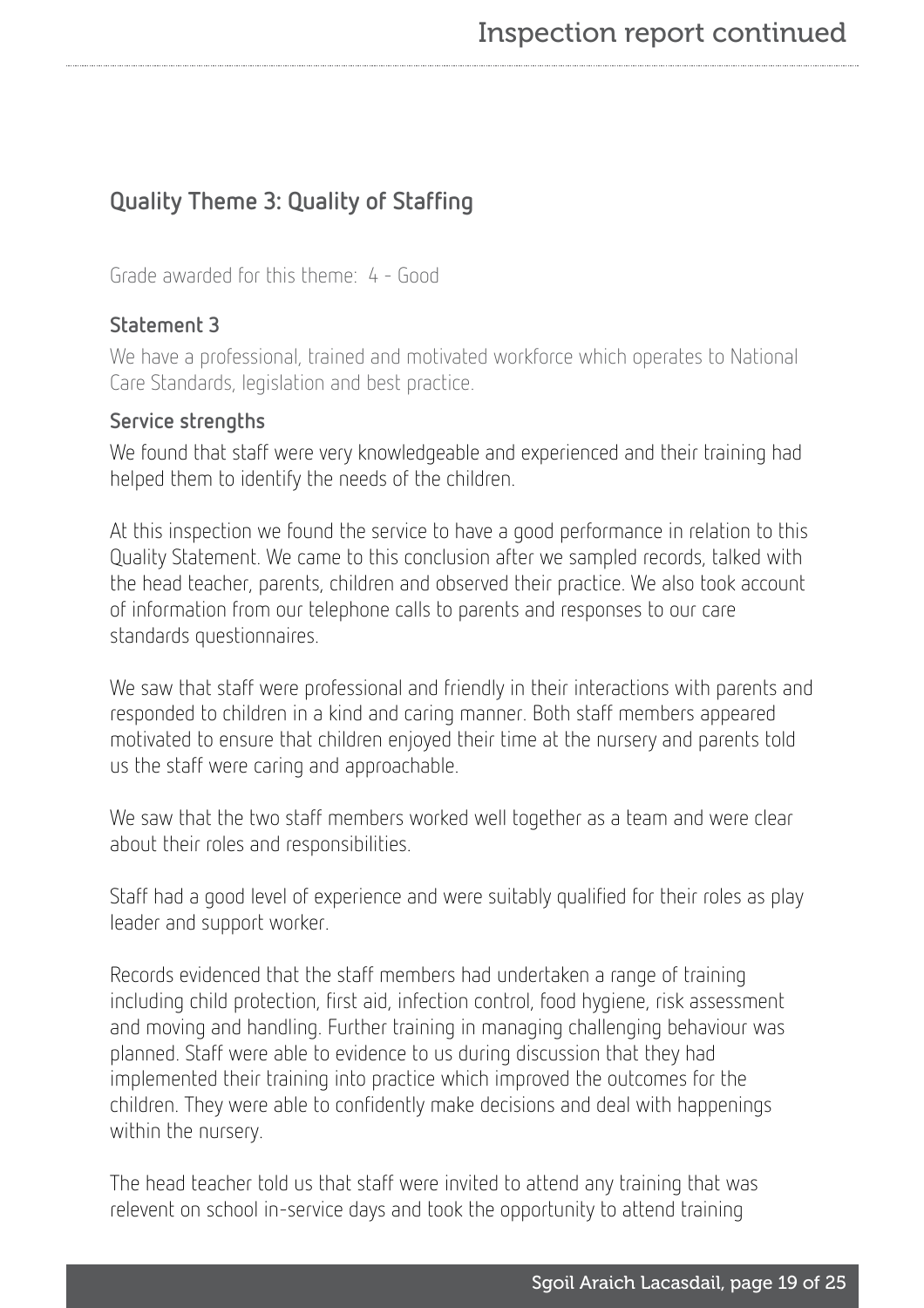opportunities offered by the Early Years Department. Both staff members were positive about the training opportunities offered.

All the practitioners working in the service were registered with the Scottish Social Services Council (SSSC), as appropriate.

### Areas for improvement

There were insufficient staff members to deal with some of the issues that we observed in the playroom, which impacted on the loss of learning opportunity and the behaviour of some children.

Staff told us that they were very well supported since they moved to the school; however, they felt that the opportunities to be out and about in the community were not as good as they had been in the previous setting. Some parents stated they would be happy to volunteer to accompany children on trips and outings. (See recommendation 1).

Grade awarded for this statement: 4 - Good

Number of requirements: 0

### Number of recommendations: 1

#### Recommendations

1. Staff should ensure that the children have opportunities to be involved in the community and can make use of community resources.

### Early Education and Childcare up to the age of 16. Standard 9. Involving the Community.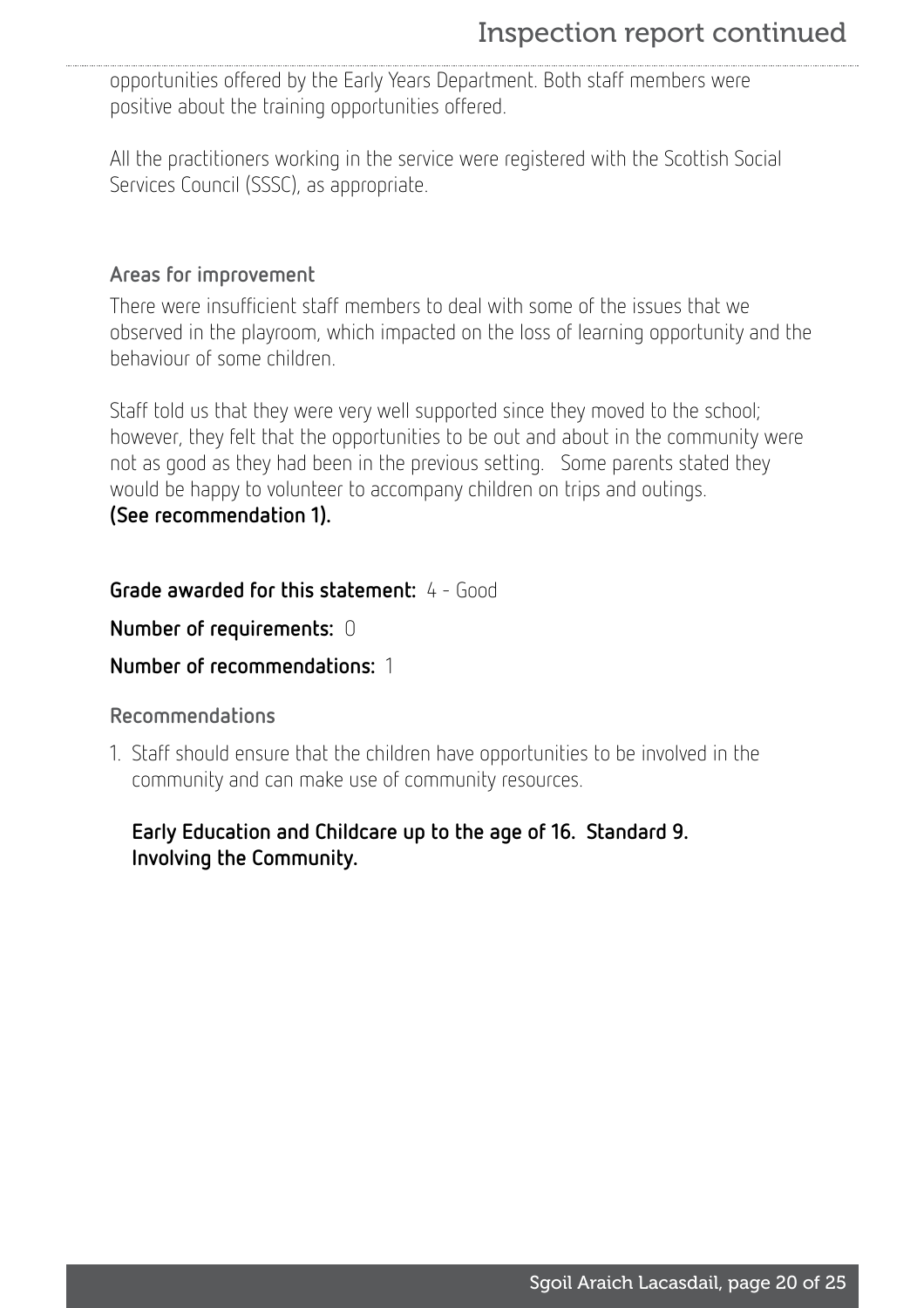# Quality Theme 4: Quality of Management and Leadership

Grade awarded for this theme: 3 - Adequate

#### Statement 4

We use quality assurance systems and processes which involve service users, carers, staff and stakeholders to assess the quality of service we provide

#### Service strengths

The requirements made at the previous inspection had not been met; therefore, we graded management as unsatisfactory. The head teacher had only been in post since January and she was aware of her responsibility to address the requirements made to ensure that the Sgoil Araich would improve.

The head teacher had arranged meetings with the Head of Children and Families and the school's Parent Council and Sgoil Araich parents to let them raise their concerns and issues. She assured that she would work further with Sgoil Araich staff to ensure that parents fully participated in the progress and development of the service.

We found that the work with the Sgoil Araich this session has been largely to facilitate opportunities for joint planning of projects between the Sgoil Araich and the Gaelic Medium Primary 1 staff. Given the limited time Sgoil Araich staff had for planning the management team focused on assessment & moderation with the early years group. We observed the plan that was submitted to and agreed by the Local Authority's Education Department. The funding was through Scottish Government. A report of the impact was subsequently shared with the authority. Staff indicated the positive impact as including - a raised understanding of Curriculum for Excellence outcomes and how to deliver them meaningfully, more understanding of outcome focused planning that will include skills progression, an understanding of and an engagement with peer and self evaluation and more confidence in moderating standards of Literacy at the Early Level. Further planning of Numeracy was done, following the same model.

Further developments for the nursery had been included in the school's Improvment Plan for this year which have been identified through evaluations using 'Child at the Centre' document.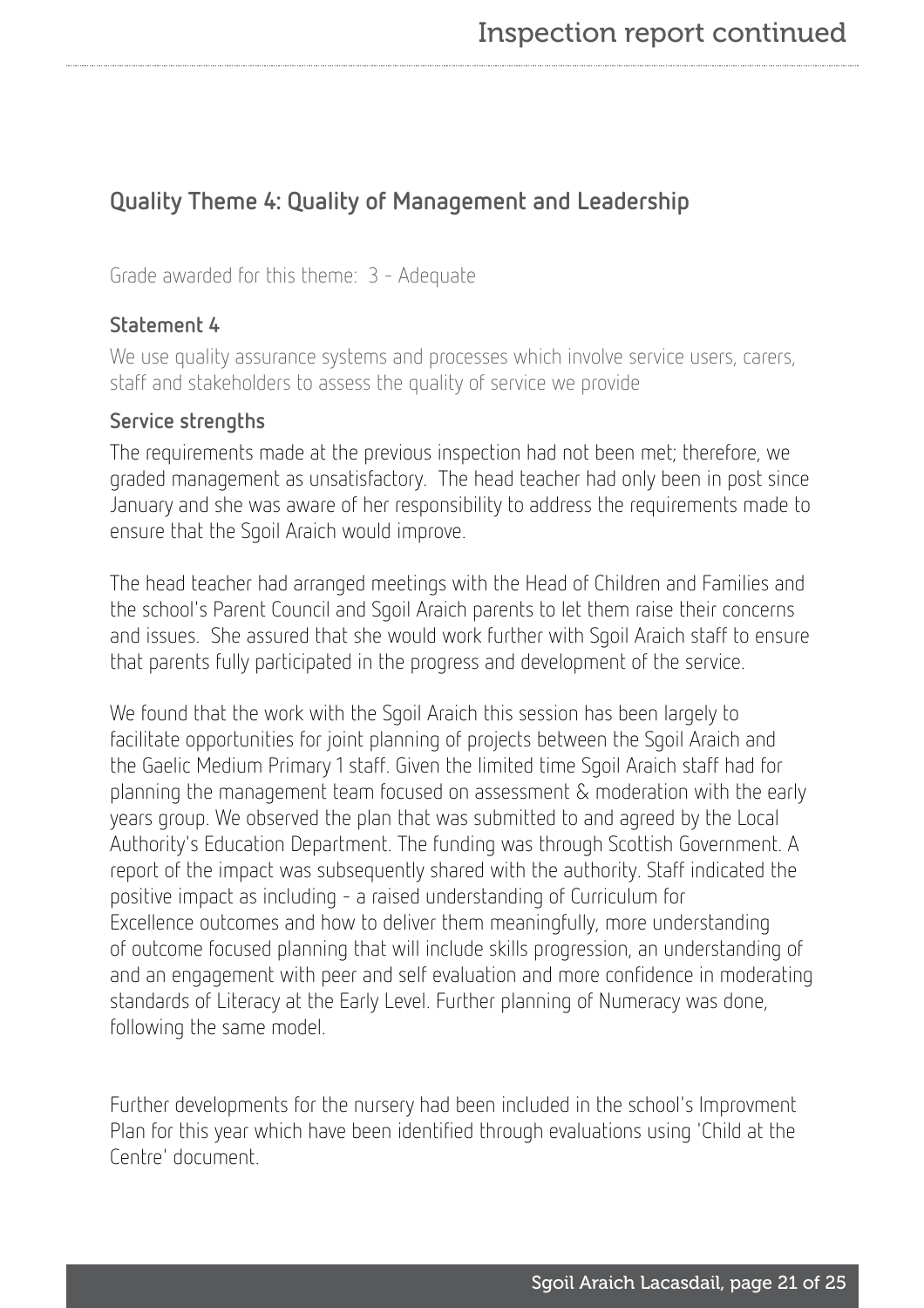The head teacher and her depute will continue support, monitor and feedback to staff regarding their practice in the playroom.

#### Areas for improvement

The head teacher was unaware of her responsibility to notify the Care Inspectorate of any accident or incident requiring medical intervention. (See requirement 1).

Staff received support and supervision; however, this was not recorded and the manager assured that all meeting outcomes would be minuted and recorded.

The head teacher told us that further system would be in place to ensure that parents and children had opportunities to contribute and participate in each inspection area, including staffing and management.

### Grade awarded for this statement: 3 - Adequate

Number of requirements: 1

#### Number of recommendations: 0

Requirements

1. The manager must ensure that, within 7 days, the Care Inspectorate is notified of any incident that is detrimental to the health and welfare of a person using a service. This is to comply with Public Services Reform (Scotland) Act 2010 Section 53(6) Accidents, incidents or injury to a person using the service and as stated in National Care Standards for Early Education and Childcare - Standard 14 (2) Well-managed service.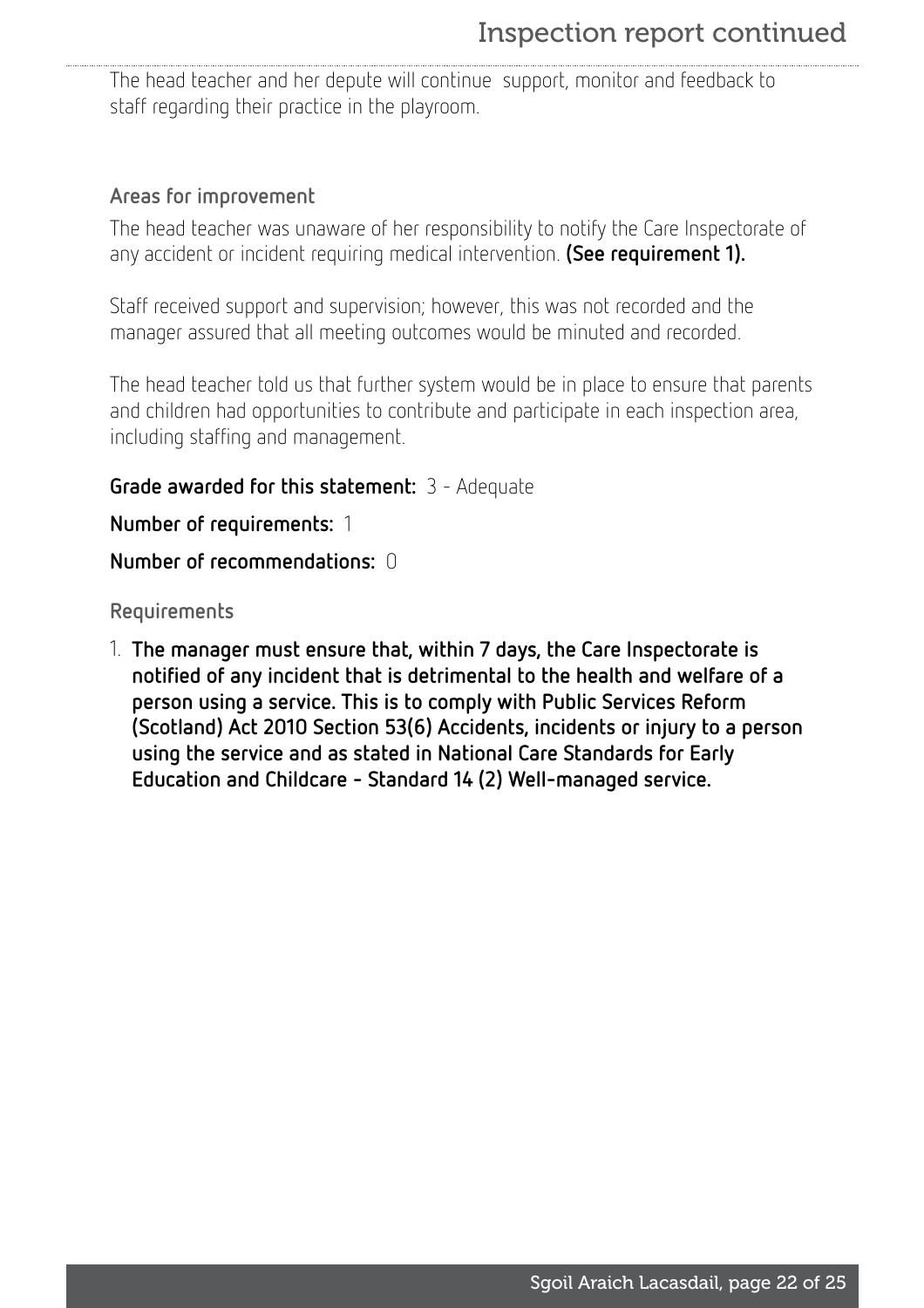# <span id="page-22-0"></span>4 Other information

# **Complaints**

No complaints have been upheld, or partially upheld, since the last inspection.

# **Enforcements**

We have taken no enforcement action against this care service since the last inspection.

# Additional Information

# Action Plan

Failure to submit an appropriate action plan within the required timescale, including any agreed extension, where requirements and recommendations have been made, will result in the Care Inspectorate re-grading a Quality Statement within the Quality of Management and Leadership Theme (or for childminders, Quality of Staffing Theme) as unsatisfactory (1). This will result in the Quality Theme being re-graded as unsatisfactory (1).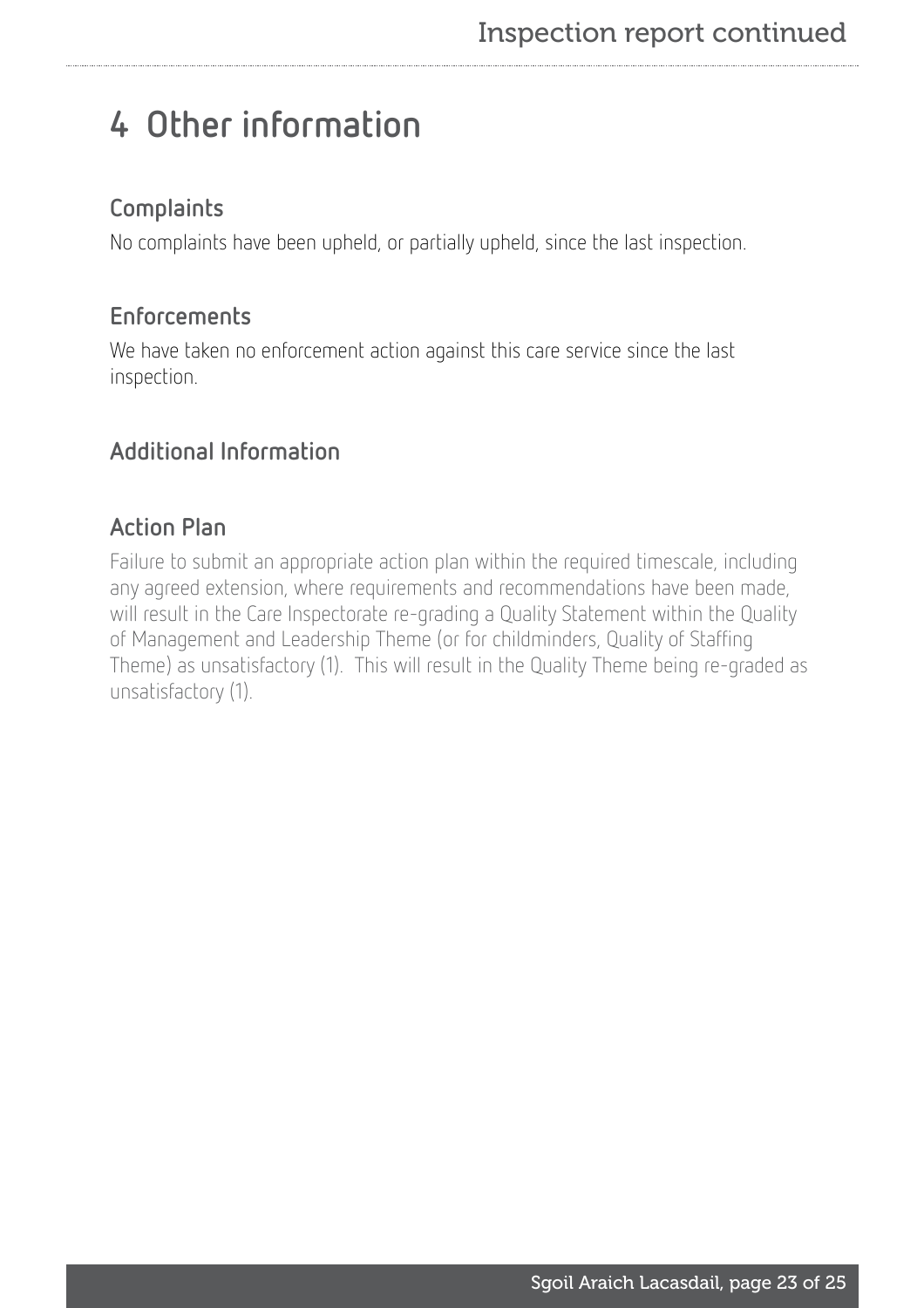# <span id="page-23-0"></span>5 Summary of grades

| Quality of Care and Support - 3 - Adequate          |                    |  |  |  |  |
|-----------------------------------------------------|--------------------|--|--|--|--|
| Statement 1                                         | 3 - Adequate       |  |  |  |  |
| Statement 3                                         | 3 - Adequate       |  |  |  |  |
| Quality of Environment - 1 - Unsatisfactory         |                    |  |  |  |  |
| Statement 2                                         | 1 - Unsatisfactory |  |  |  |  |
| Quality of Staffing - 4 - Good                      |                    |  |  |  |  |
| Statement 3                                         | $4 - Good$         |  |  |  |  |
| Quality of Management and Leadership - 3 - Adequate |                    |  |  |  |  |
| Statement 4                                         | 3 - Adequate       |  |  |  |  |

# <span id="page-23-1"></span>6 Inspection and grading history

| Date        | Type                        | Gradings                                                                 |                                                          |
|-------------|-----------------------------|--------------------------------------------------------------------------|----------------------------------------------------------|
| 29 Apr 2013 | Announced (Short<br>Notice) | Care and support<br>Environment<br>Staffing<br>Management and Leadership | $4 - Good$<br>3 - Adequate<br>$4 - Good$<br>$4 - Good$   |
| 23 Apr 2012 | Unannounced                 | Care and support<br>Environment<br>Staffing<br>Management and Leadership | $4 - Good$<br>3 - Adequate<br>3 - Adequate<br>$4 - Good$ |

All inspections and grades before 1 April 2011 are those reported by the former regulator of care services, the Care Commission.